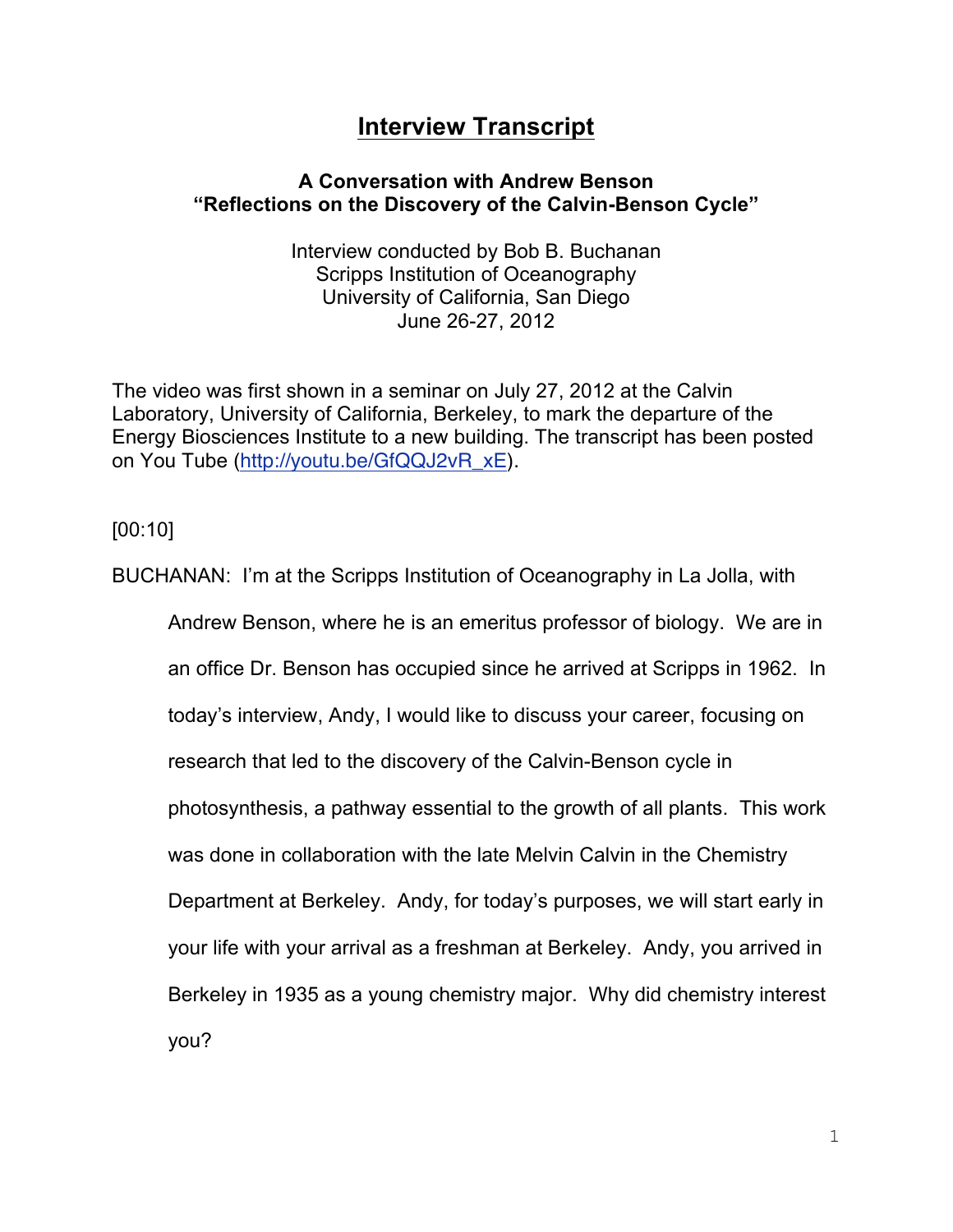[00:59]

BENSON: Because in high school I had an excellent -- a very interesting chemistry teacher. He had been on the football team of Stanford University. And he was a big guy. And everyone was afraid of him. (laughs). But he had -- did some tricks that really fooled everybody.

[01:27]

BUCHANAN: So that was one of the attractions. Well, after you arrived in Berkeley, your father took you to meet Wendell Latimer, a well-known chemist who was chairman of the Chemistry Department. What were your first impressions of the campus after you arrived as a youth, fresh from central California?

[01:44]

BENSON: Well, it was full of people (laughs) and they all knew where they were going.

BUCHANAN: (laughs)

[01:49]

BENSON: And I was only going to hopefully find the Chemistry Department.

[01:57]

BUCHANAN: Well, after completing your Bachelor's degree, you continued as a chemistry graduate student at Cal Tech, where you worked with Carl Niemann, one of the nation's most distinguished chemists. What was Professor Niemann's specialty?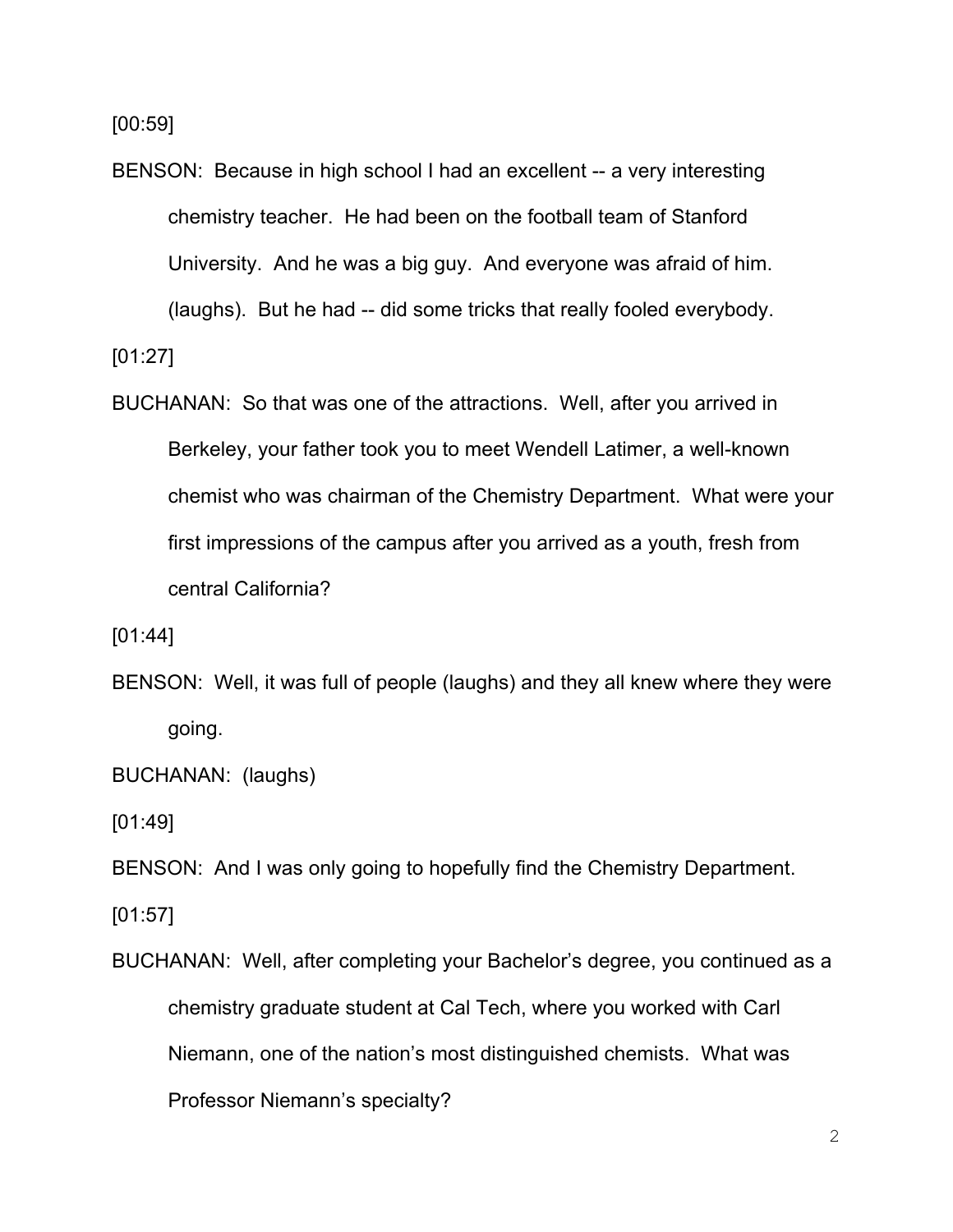[02:09]

BENSON: He was a specialist in carbohydrate chemistry, anything involving sugar molecules and plastics and everything. He -- his lectures, over three years, were brilliant. And he was a well known -- chairman of the chemistry-- chemists of the National Academy of Sciences.

[02:36]

BUCHANAN: This training provided excellent preparation for the research you were to carry out following your return to Berkeley as a young Ph.D. in 1942. At that time, there was great activity in chemistry at Berkeley. What was the Chemistry Department like in 1942?

[02:54]

BENSON: I was in charge of several sections of the teaching groups in chemistry.

[03:03]

BUCHANAN: So this was your role as a faculty member.

[03:05]

BENSON: Yeah. And the students in those two groups that I managed were absolutely at the top of the students, as far as their test scores went. And they were -- later they were the key leaders of chemistry in the United States.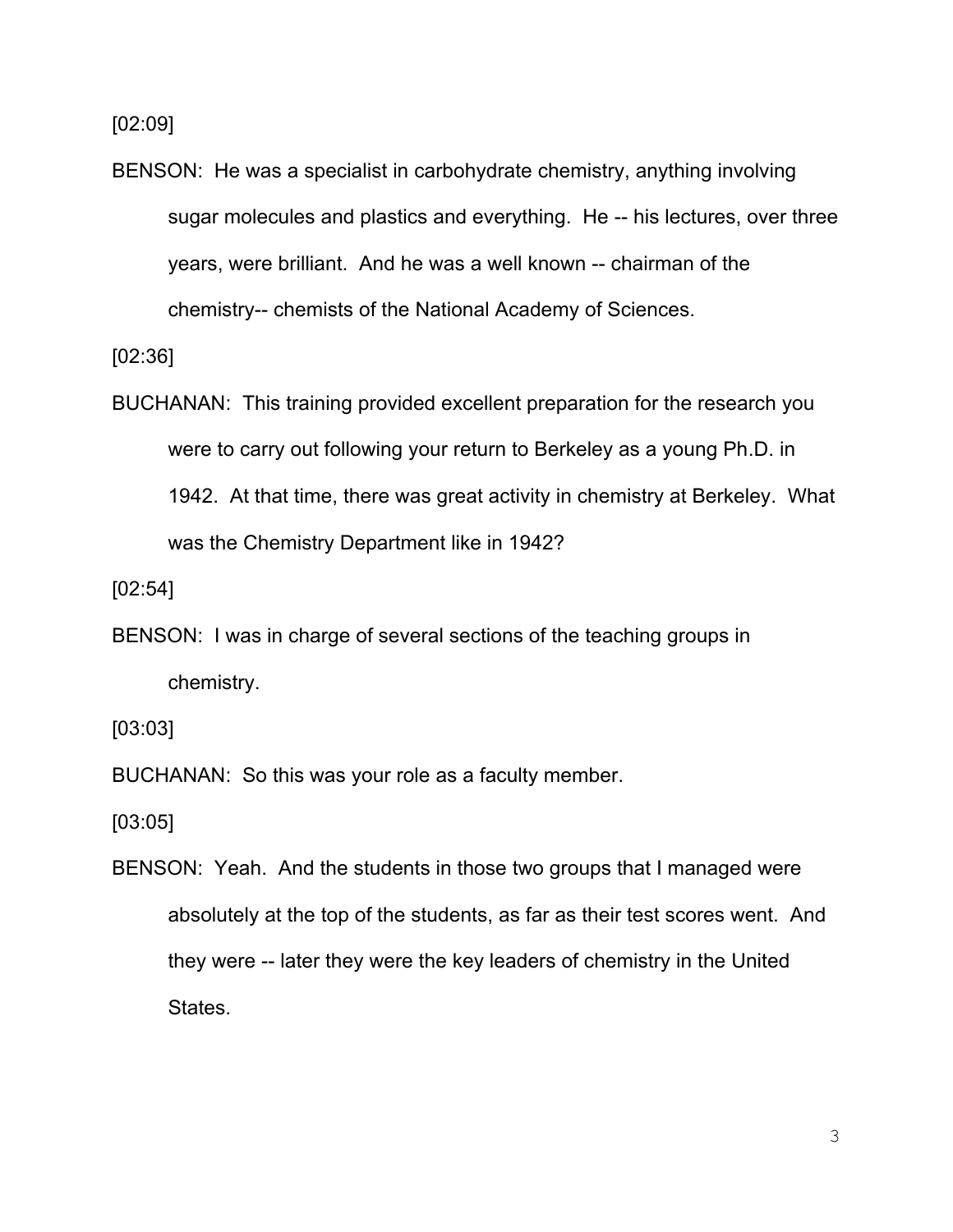[03:29]

BUCHANAN: I'd now like to turn to the early isotope studies you carried out in Berkeley. We'll start with carbon-11, the radioactive form of carbon that Sam Ruben and Martin Kamen used in their early photosynthesis experiments. Carbon-11 has a half-life of only 20 minutes, a short time to do an experiment. What were Ruben and Kamen able to accomplish in their carbon-11 experiments in such a short time?

[03:56]

BENSON: Oh, Sam Ruben published about 30 papers, and in collaboration with all kinds of microbiologists, studied different -- different reactions. But they made no progress with respect to the absorption and conversion of carbon dioxide to carbohydrates.

[04:17]

BUCHANAN: In photosynthesis.

BENSON: Yeah.

BUCHANAN: So his contributions were mainly with bacteria.

BENSON: Yeah. With many people, in different laboratories.

BUCHANAN: Did he work with Barker?

BENSON: Yes.

BUCHANAN: And Hassid?

BENSON: Yeah.

BUCHANAN: -- on the campus. So these were early –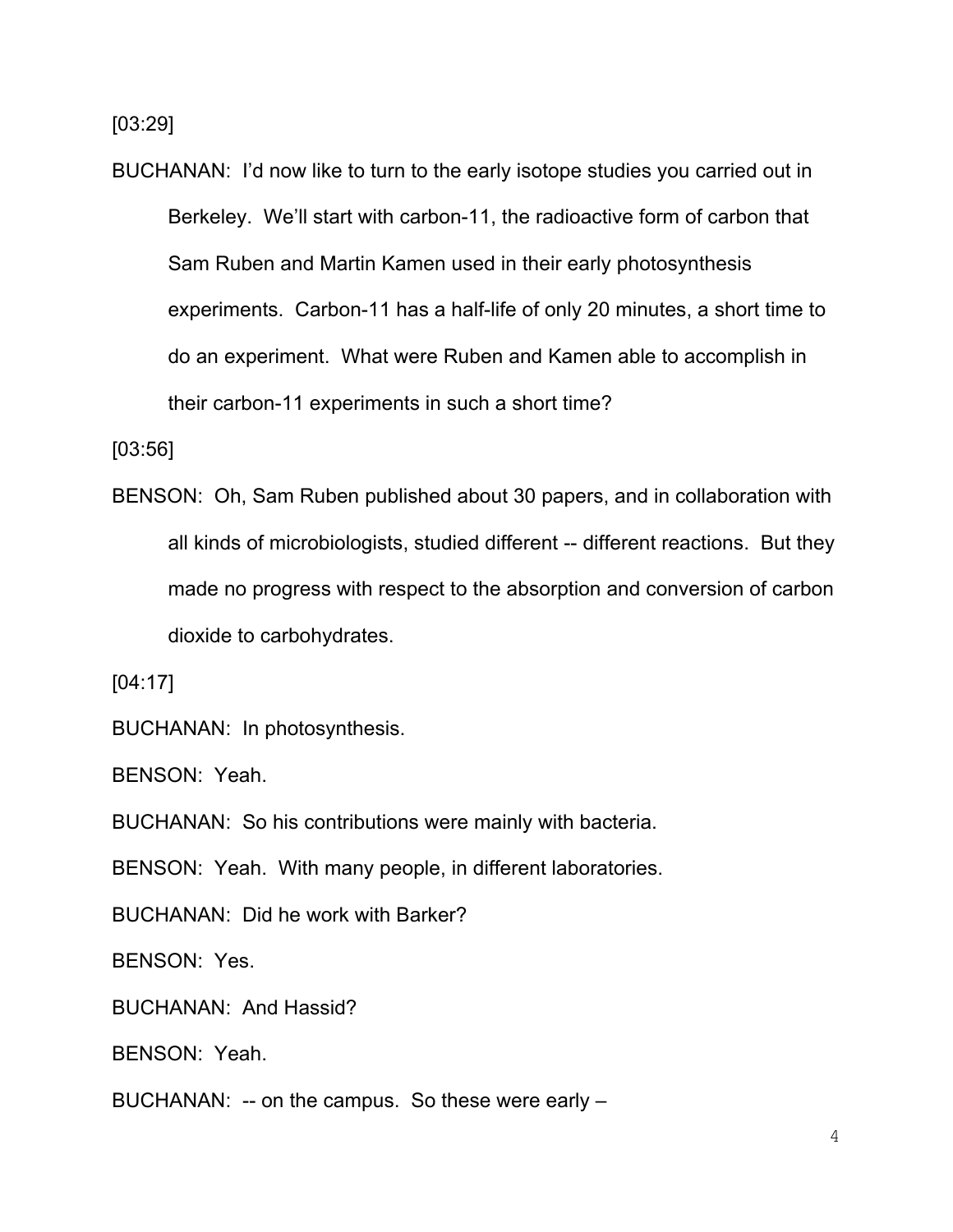BENSON: Hassid was a good friend of mine.

[04:32]

BUCHANAN: So these were early contributions. During this period, Ruben and Kamen discovered carbon-14, an isotope with a half-life of more than 5,000 years. Ernest Lawrence, Director of the Radiation Laboratory, saw the great potential of carbon-14, and asked Calvin to continue the work of Ruben and Kamen and apply the isotope in studies of photosynthesis. You joined his research group in 1946. Calvin recognized your experience with carbon-14, but did he appreciate your expertise in carbohydrate chemistry that you acquired at Cal Tech?

[05:08]

BENSON: No. He didn't know very much about carbohydrate chemistry.

[05:14]

BUCHANAN: Let's now discuss the photosynthesis experiments with Carbon-14  $O<sub>2</sub>$  that you carried out in Calvin's laboratory. By the way, Andy, you may be the only living person who has worked with the four carbon isotopes, C-11, C-12, C-13, and C-14. Did this broad experience help you in your photosynthesis work at Berkeley?

[05:37]

BENSON: No, I didn't worry about that until years later, (laughs) when I wrote an article about it. But that just doesn't -- no great invention or anything.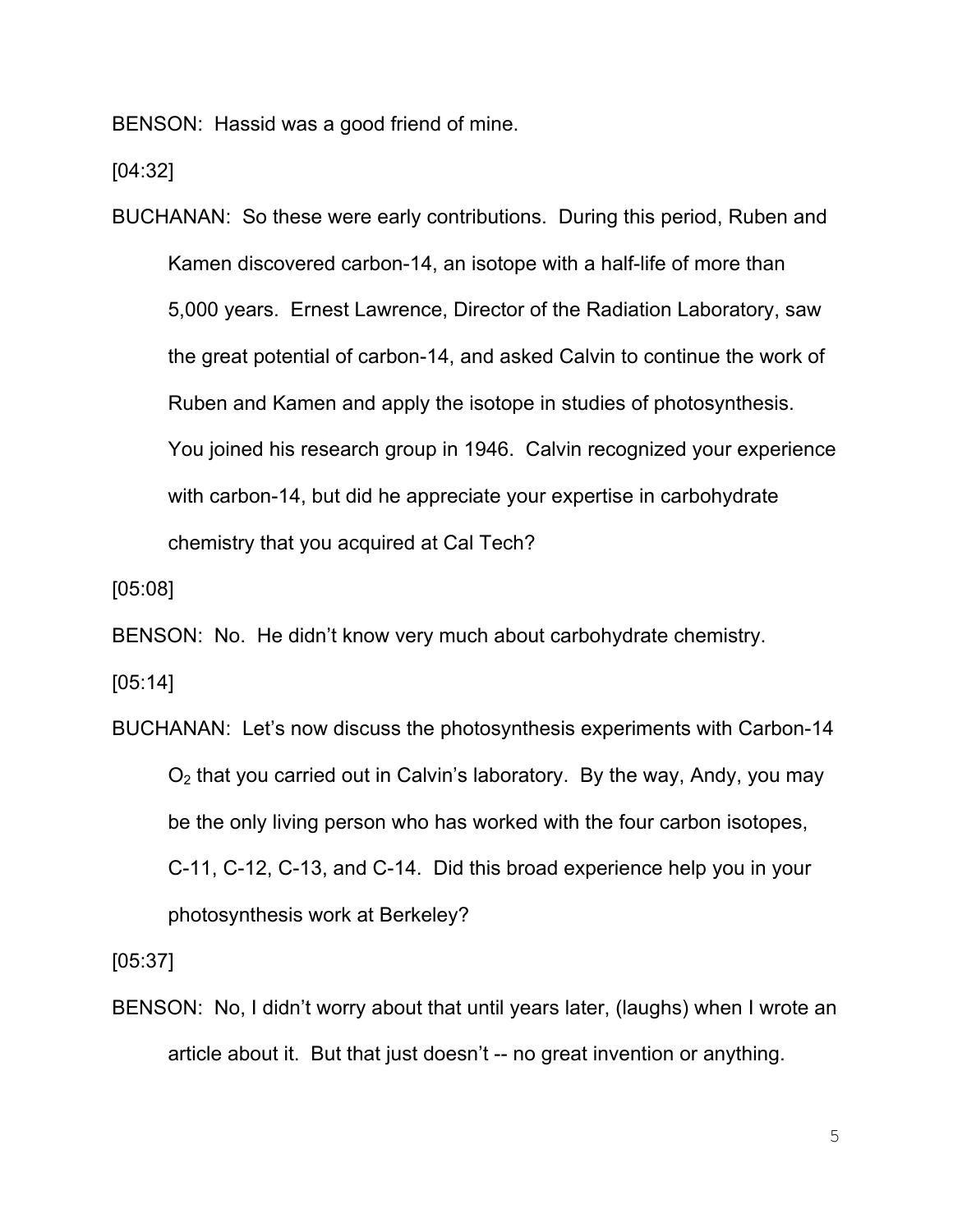[05:50]

BUCHANAN: It probably didn't occur to you (laughs) until sometime later, actually.

BENSON: Yeah.

[05:56]

BUCHANAN: Can you describe how the  $C^{14}O_2$  photosynthesis experiments were carried out, starting with the type of cells that were used?

[06:05]

BENSON: Well, one of the members of the group was an -- was an expert at culturing algae, so Vicky Lynch took care of that side of the problem. Easy to measure the volume of algae. It would be difficult with leaves of plants and things like that, but with algae you spin them down in a centrifuge and measure their -- their dimensions and you know how much you got. And at first, I was extracting the radioactive products with toluene and -- and ethyl alcohol, which was pretty stupid -- until Al Bassham started using methyl alcohol. Because this was perfect. Methyl alcohol destroys a cell membrane and everything falls out and it's easy to have a solution.

[07:05]

BUCHANAN: So that -- methanol turned out to be an excellent way to stop reactions.

BENSON: Yes.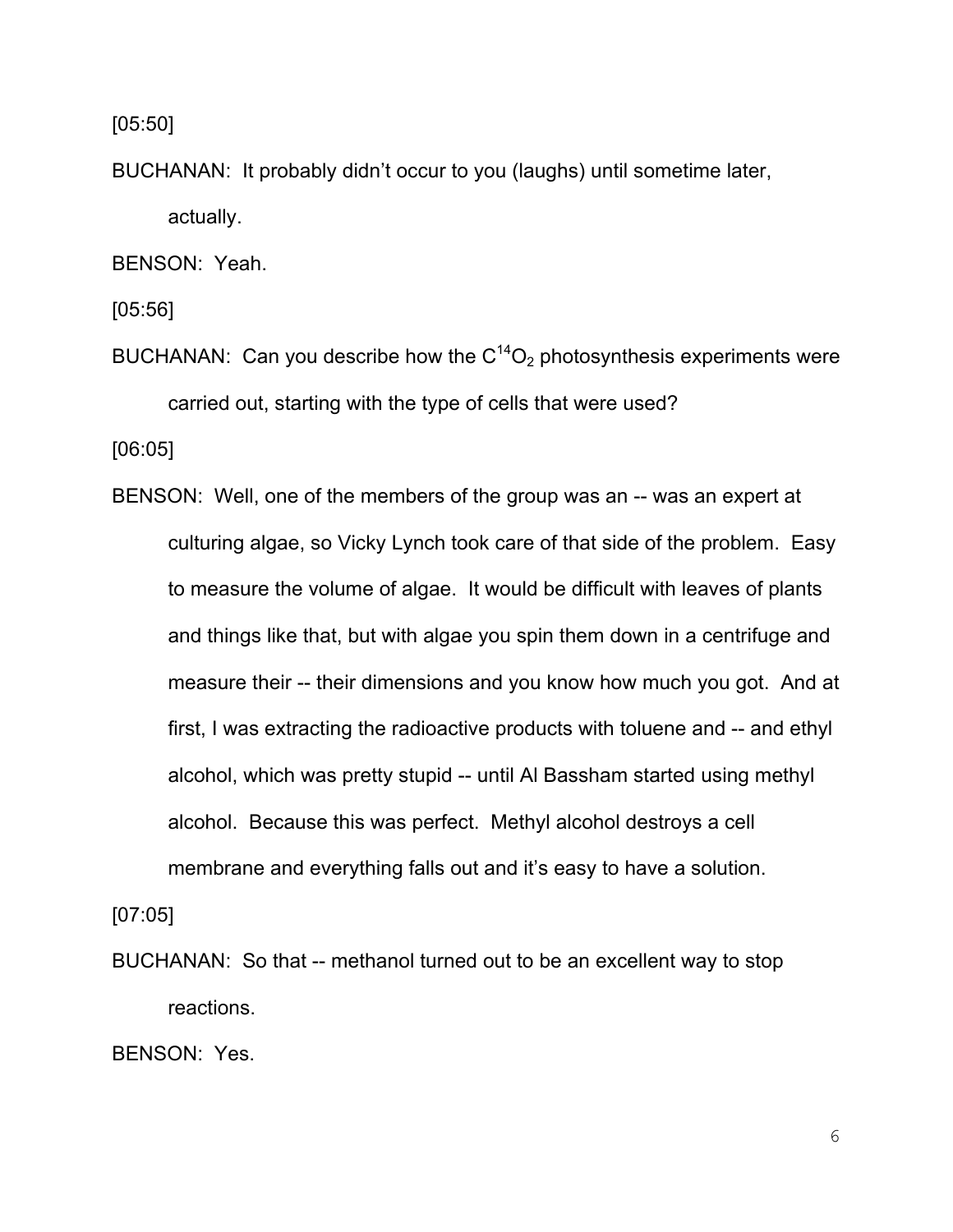BUCHANAN: Actually, one of the advantages of the algae is that you can pipette them --

BENSON: Yeah.

[07:15]

BUCHANAN: -- you can manipulate them very easily. So one of the early experiments you did after your return to Berkeley was to look for the first stable, labeled product in the  $C^{14}O_2$  photosynthesis experiments. You were successful in that endeavor. What is that -- what is the name of that product?

[07:36]

BENSON: Three-phosphoglyceric acid.

BUCHANAN: 3-Phosphoglyceric acid. And who -- who discovered that product?  $[07:42]$ 

BENSON: I and Melvin really -- I separated the products on an ion-exchange column. And there were two peaks, indicating that there were two -- two acidic groups. And one was a carboxyl of 3-phosphoglycerate and the other was the phosphate.

[08:07]

BUCHANAN: How did you know that this was the earliest stable product? Did you do a short exposure experiment?

[08:13]

BENSON: Short exposure to radioactive CO<sub>2</sub>.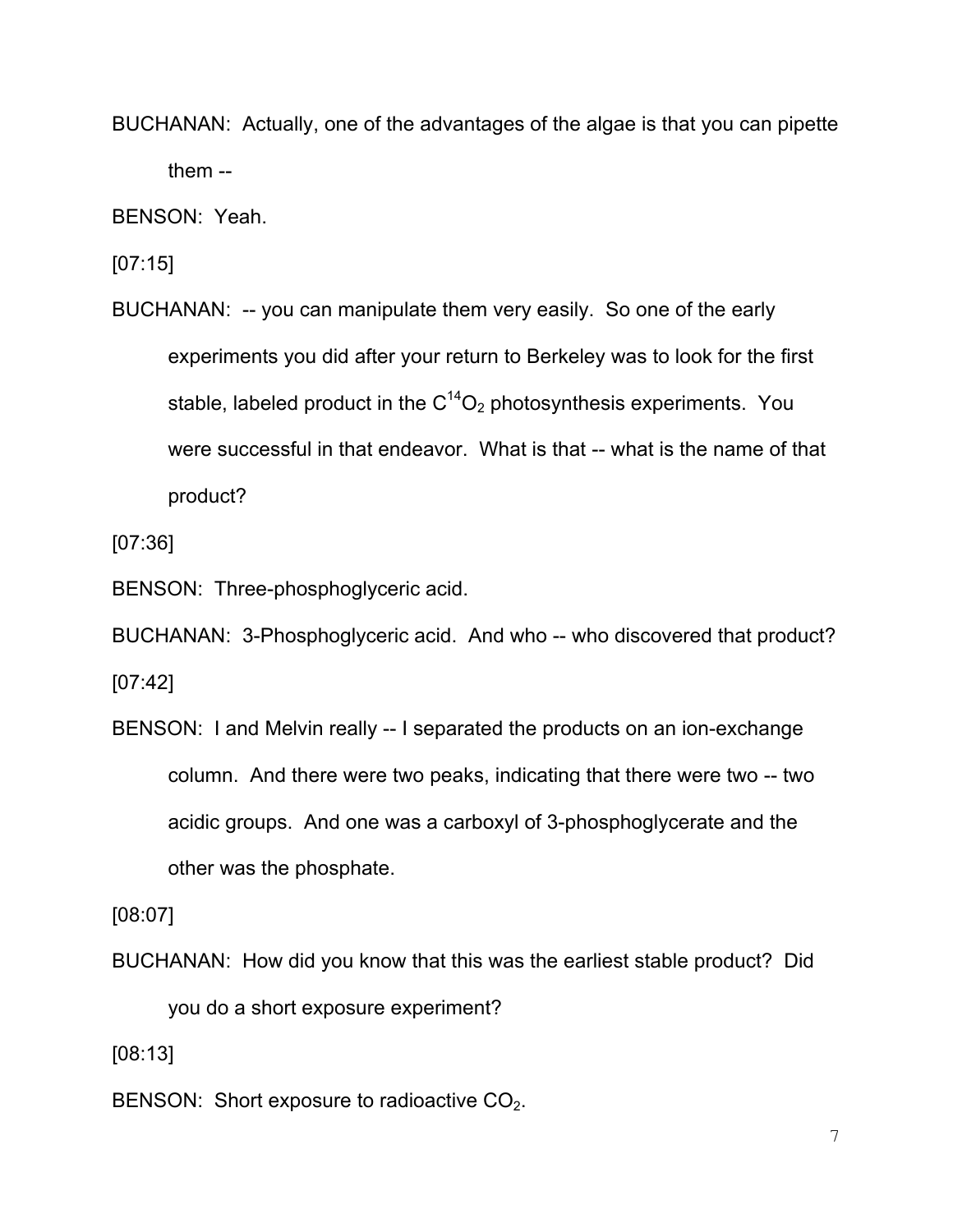[08:16]

BUCHANAN: And this was the first product you saw.

BENSON: Yeah.

[08:18]

BUCHANAN: And one of the new aspects was the use of the ion-exchange column to identify this radioactive product.

[08:24]

BENSON: Yeah.

[08:25]

BUCHANAN: And then, once that product was identified, once

3-phosphoglyceric acid was identified, that influenced subsequent research in the laboratory to -- to elucidate the path of carbon dioxide in photosynthesis. The early work was started with Warburg vessels that were common at the time. But the Warburg vessel evolved to this modified form.

[08:51]

BENSON: A Warburg vessel was more like a little flask. So I had -- made a flat one, so it would get a lot of light on them. And -- and it will work much better.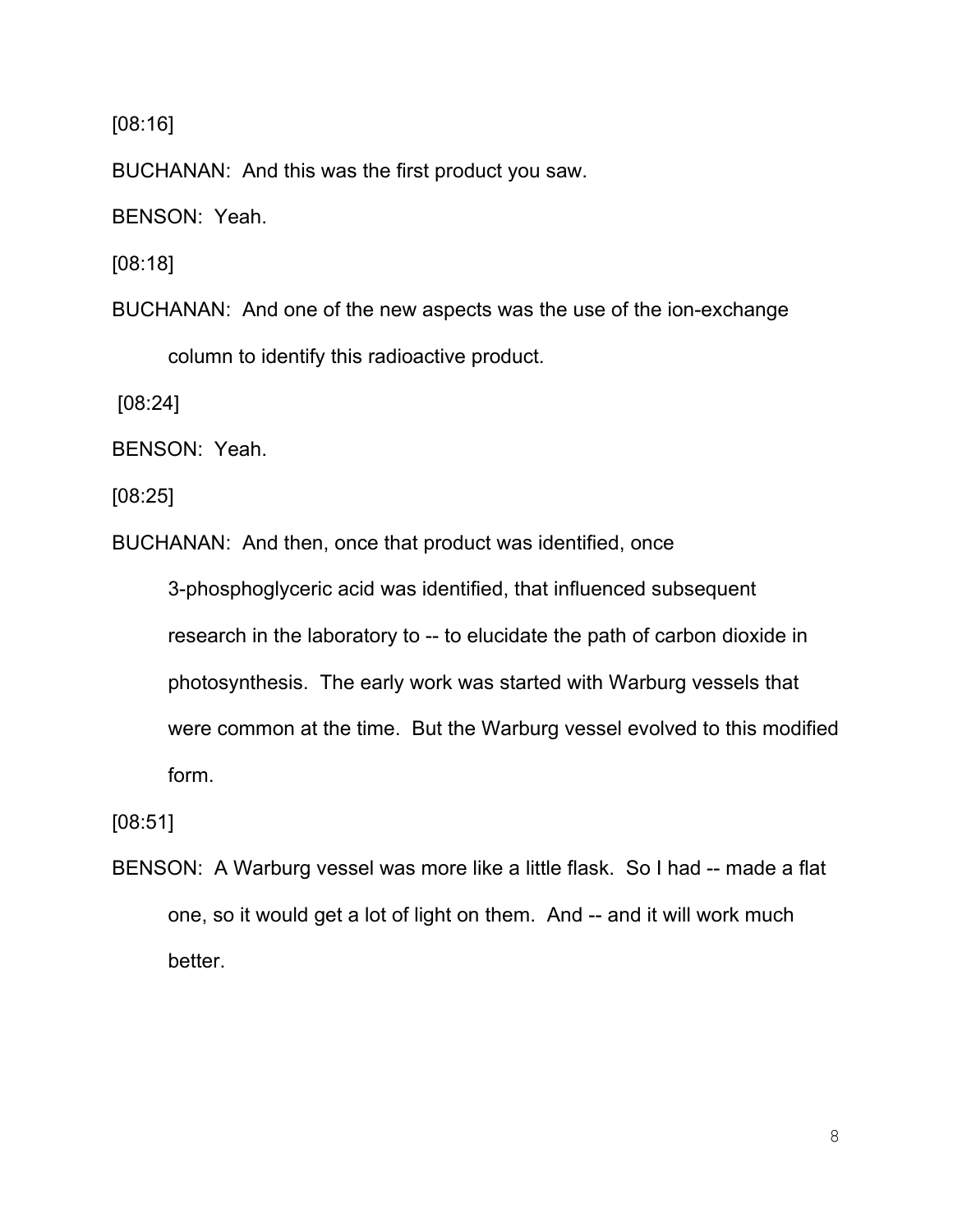[09:03]

BUCHANAN: So this would be a modified Warburg vessel. But the real ingenuity came with the development of the lollipop. Could you describe that?

[09:15]

BENSON: If you want to put algae spread out over a certain area, you just flatten the thing. Instead of shaking that way, it's -- you can shake it this way, by bubbling air through it or nitrogen or whatever you want.

[09:34]

BUCHANAN: How was the lollipop illuminated?

BENSON: From both sides.

BUCHANAN: From both sides.

[09:40]

BENSON: Yeah. Either by -- with fluorescent lights or by shooting through a glass through water -- contained -- heat absorbing glass. And the water took away the heat out of the glass, to keep it from cracking.

[10:02]

- BUCHANAN: I think the approach was to expose cells to  $C^{14}O_2$  for short experiments and then follow the carbon as it progressed
- BUCHANAN: -- with time. How did y-- could you show how you removed the samples from the lollipop?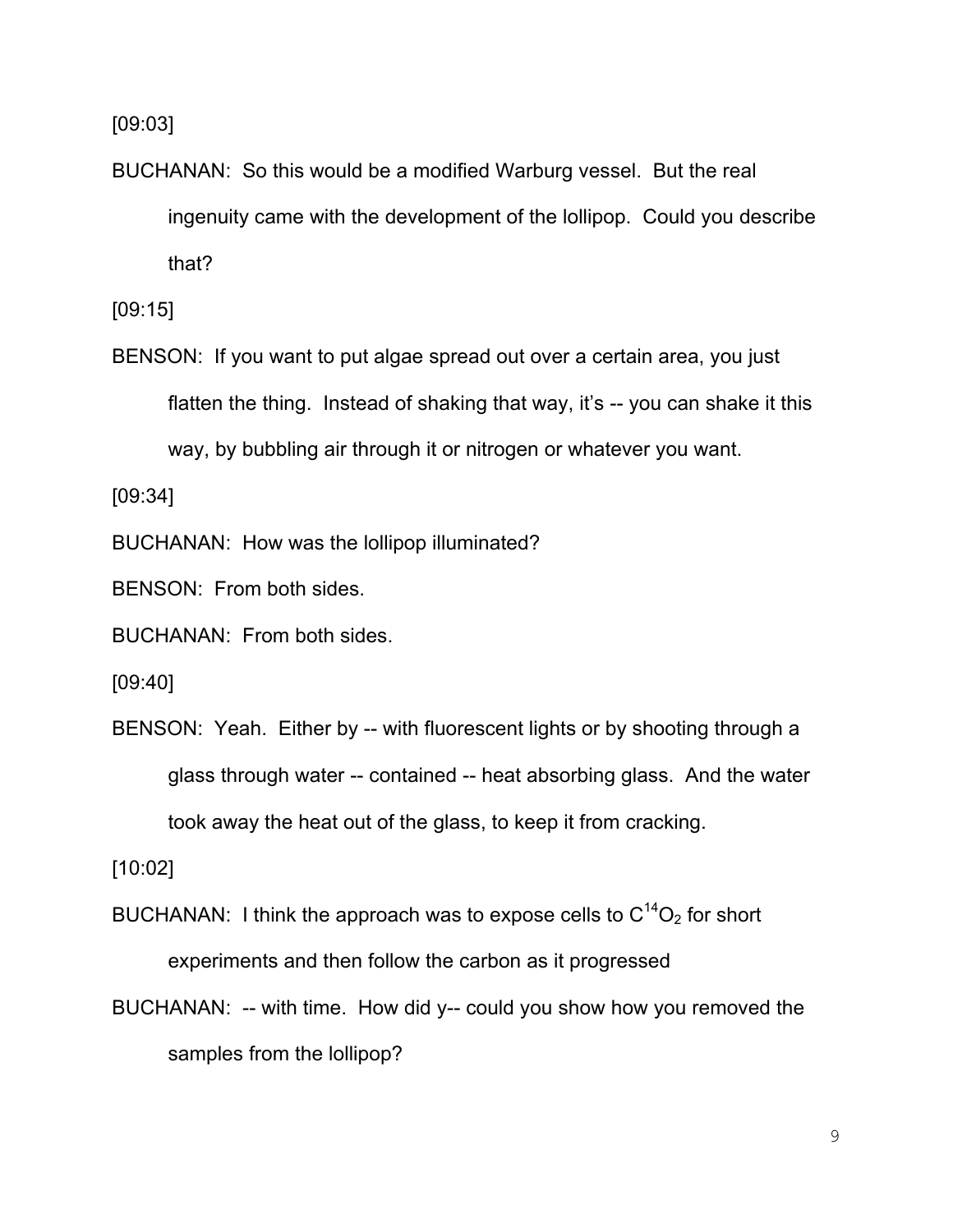[10:15]

BENSON: Well, you turn the stopcock to collect the algae.

[10:18]

BUCHANAN: Who designed the lollipop?

BENSON: I did.

[10:20]

BUCHANAN: You did. But then, in this case, the -- you open the stopcock and,

after a certain period of time, the contents were transferred to hot

methanol.

BENSON: Yeah.

[10:31]

BUCHANAN: And that stopped the reaction.

BENSON: Instantly.

[10:33]

BUCHANAN: Instantly. And then how did you identify the products that had been formed?

[10:38]

BENSON: Well, you separate them by filter paper chromatography.

[10:43]

BUCHANAN: How did you use paper chromatography to separate the products? Could you describe that? Here's a paper chromatogram. What did you do to separate the compounds?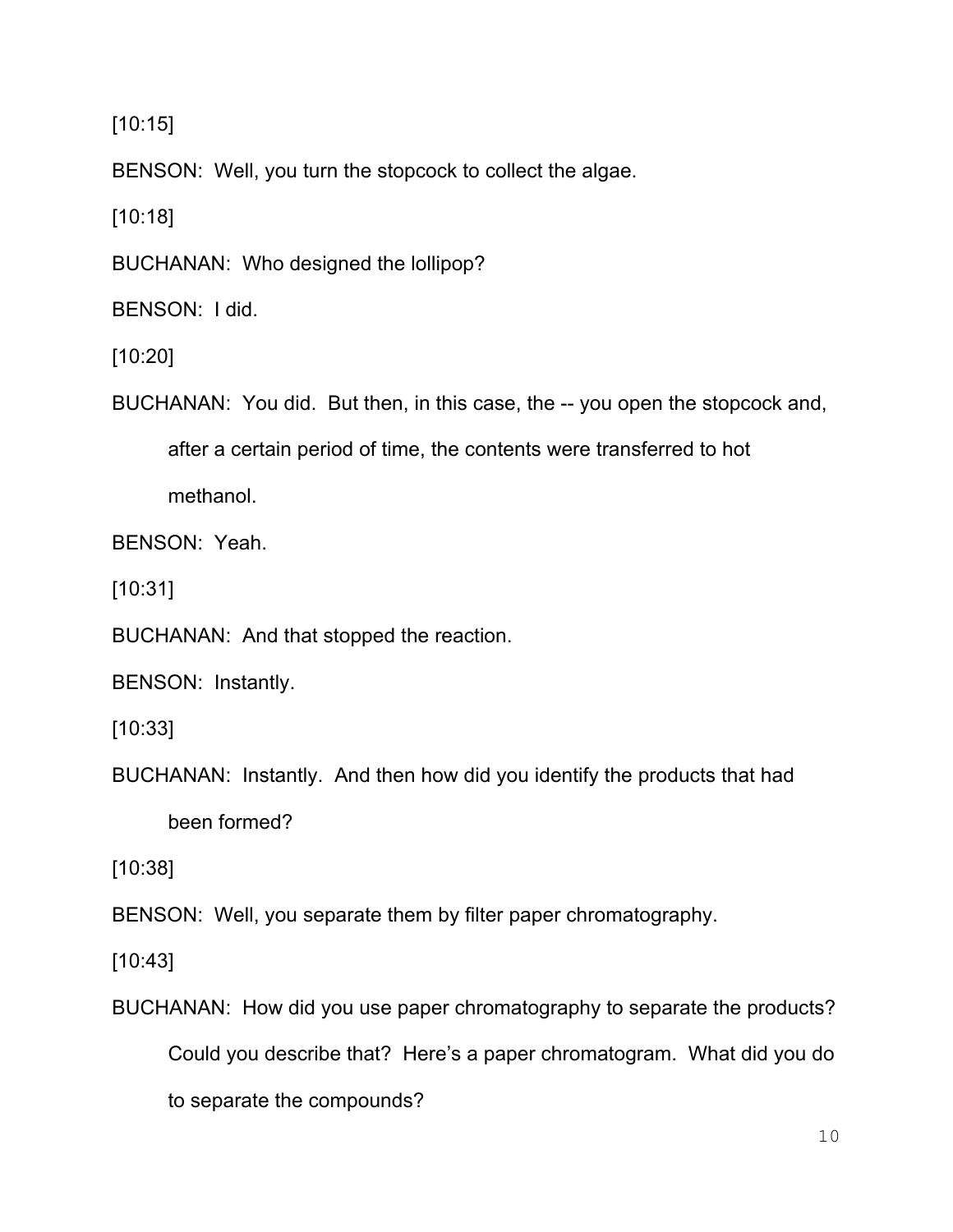[10:52]

BENSON: Well, you put all the products at the origin -- let's say the origin is here -- and then develop it in this direction first, by putting it in a trough -- dipped in phenol saturated with water. And it goes through the paper. And then you turn it –

[11:16]

BUCHANAN: One of the solvents used in the second dimension was butanol proprionic acid water. Did you develop that solvent?

BENSON: Oh, yeah.

[11:23]

BUCHANAN: Yes. So the combination of phenol water and butanol proprionic acid water turned out to be very effective. And it was used subsequently by laboratories around the world.

[11:32]

BENSON: Fortunately, I did an experiment with the compounds moving in the paper. And, of course, the paper absorbs the water but not the other organic compounds. So as it moves, the solvent characteristics kept changing. So that greatly enhanced the function of the second solvent.

[11:59]

BUCHANAN: Who advised you to use two-dimensional paper chromatography?

11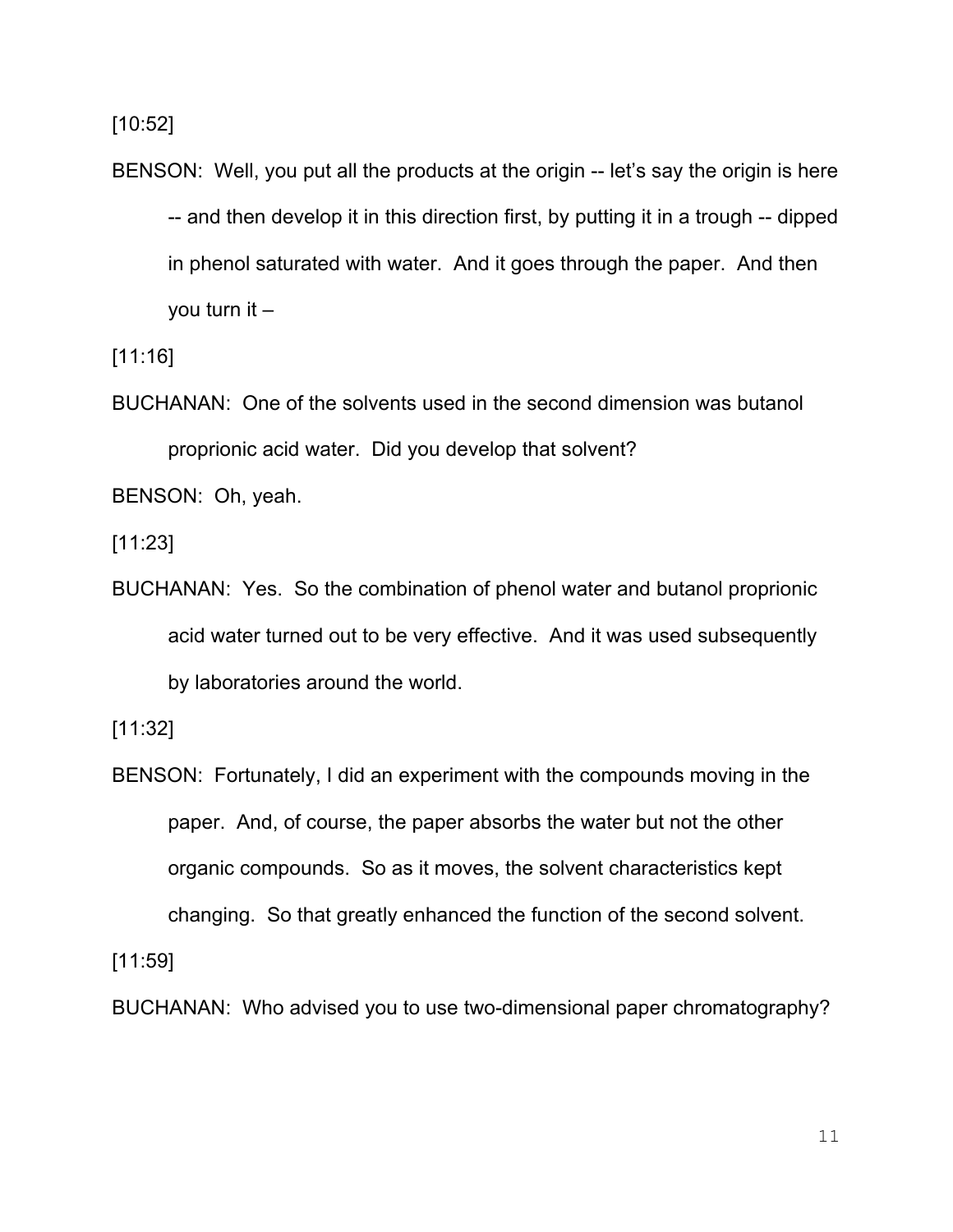[12:03]

BENSON: Oh, it was invented in England. But they had stupid solvents that were absolutely poisonous. And the physicists were upstairs, who were - using a drier for the paper chromatograms. They -- they were getting sick. And that just means a change of solvents, so they could tolerate them better.

[12:31]

BUCHANAN: So the originators of the technique were Martin and Synge?

BENSON: Yeah.

[12:36]

BUCHANAN: And at Berkeley, you were in the same building with the physicists.

BENSON: Yeah.

[12:41]

BUCHANAN: Was this the old Radiation Laboratory?

BENSON: Yeah.

[12:45]

BENSON: It was all physicists. When -- when we moved in, they had uranium all over the floor, which was a little bit radioactive. So I -- I got some cheap linoleum and placed it on top of it. And that blocked it off. And we –

[13:02]

BENSON: -- we didn't have any chemical hoods in the laboratory, where you could work with things and the air would be exhausted out the top. We just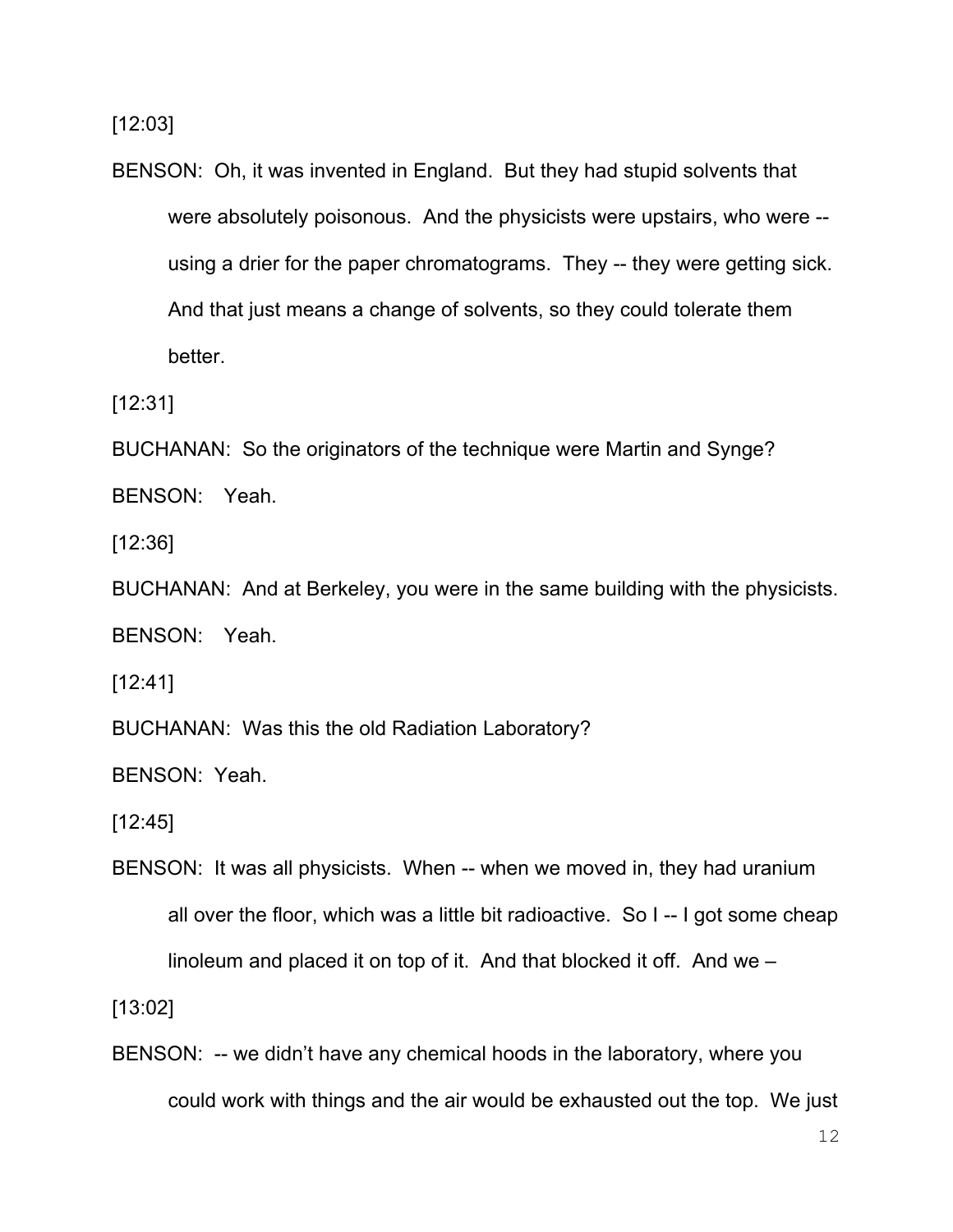had big windows. And we opened the windows and hoped for the best.

And all the amino acids, like alanine, glutamic acid, they traveled different

distances.

[13:30]

BUCHANAN: And so the 3-phosphoglycerate was separated from --

BENSON: It goes --

BUCHANAN: -- the sugar phosphates.

BENSON: -- would go up here.

[13:37]

BUCHANAN: So you probably learned to recognize that as a very bright spot --

BENSON: Yeah.

BUCHANAN: -- in short-exposure --

BENSON: Very dark spot.

[13:43]

BUCHANAN: -- samples. And then how did you locate the compounds that were labeled in the photosynthesis experiments?

[13:49]

BENSON: We did -- by Geiger counters, just scan them.

[13:53]

BUCHANAN: So you got the major ones that way. But the minor ones, you had to go to the technique of radioautography.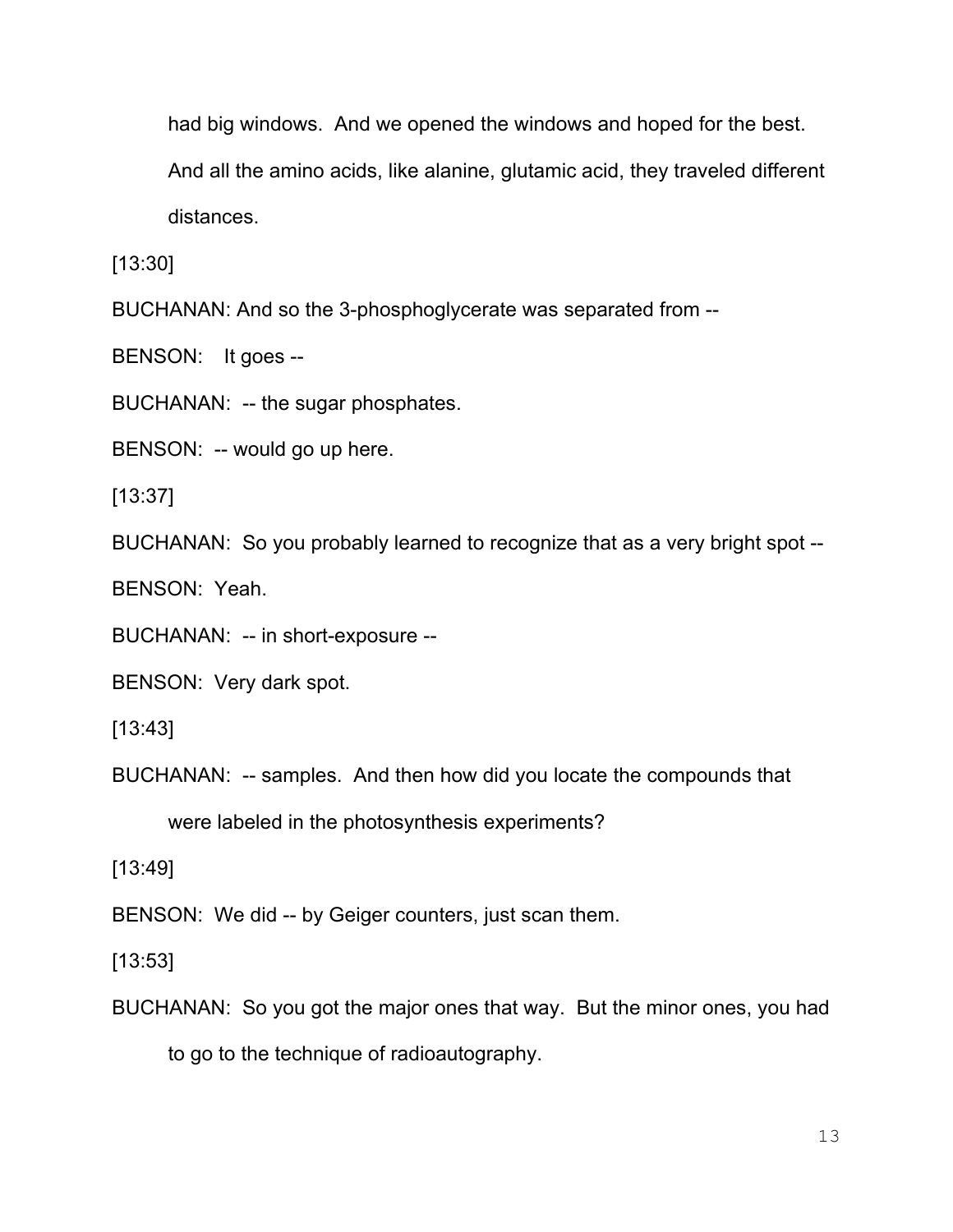BENSON: Well, yeah. You put -- leave on film a long time and the minor ones would show.

[14:03]

BUCHANAN: So who advised you to combine the paper chromatography with the radioautography?

BENSON: I did.

[14:09]

BUCHANAN: This is a radioautogram made from an experiment that Andy did after he left Calvin's laboratory. But it demonstrates the technique beautifully. And you see the radioactive compounds are fully separated. And after they can be seen, they're cut out, then can be used to further localize the activity

[14:31]

BENSON: You cut them out and put them in little things with a paper point here and hang them in water. And it washes all the stuff out that -- And then you put it back on another chromatogram, and you see what's all in that particular spot.

[14:48]

BUCHANAN: Once you know the products, you can cut them out and add unlabeled carrier and degrade the compound and see where the label is. And then in some cases you co-crystallized the known compound with the radioactive compound. Let's now turn to the localization of the radioactive

14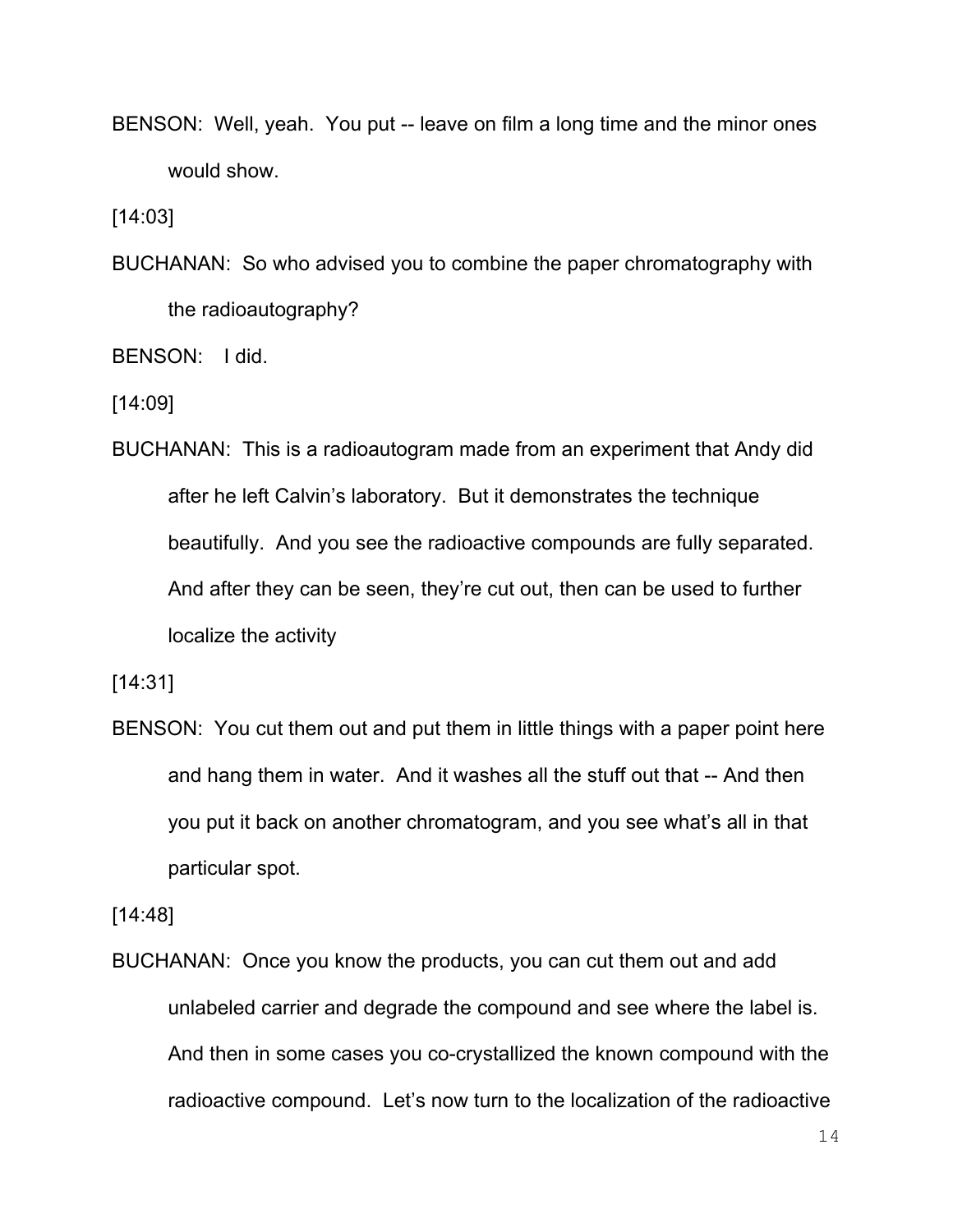carbon in the individual compounds. Had techniques been developed for the stepwise chemical degradation of these compounds, the intermediates of the carbon cycle?

[15:13]

BENSON: There were several ways to degrade or split apart the molecule. And I figured out how to do that. And measure part of seven carbon of sugar, we know what reagent splits it where. And so we measure that radioactivity.

[15:40]

BUCHANAN: So this would be the intermediate, sedoheptulose phosphate.

BENSON: Yeah.

[15:45]

BUCHANAN: So had the techniques been developed for degrading that? Or was that done by someone else?

BENSON: I did it.

[15:50]

BUCHANAN: So you developed for the sedoheptulose, which was a --

BENSON: Yeah. Yeah.

[15:54]

BUCHANAN: -- an interesting sugar phosphate in -- that was identified as the member of the cycle.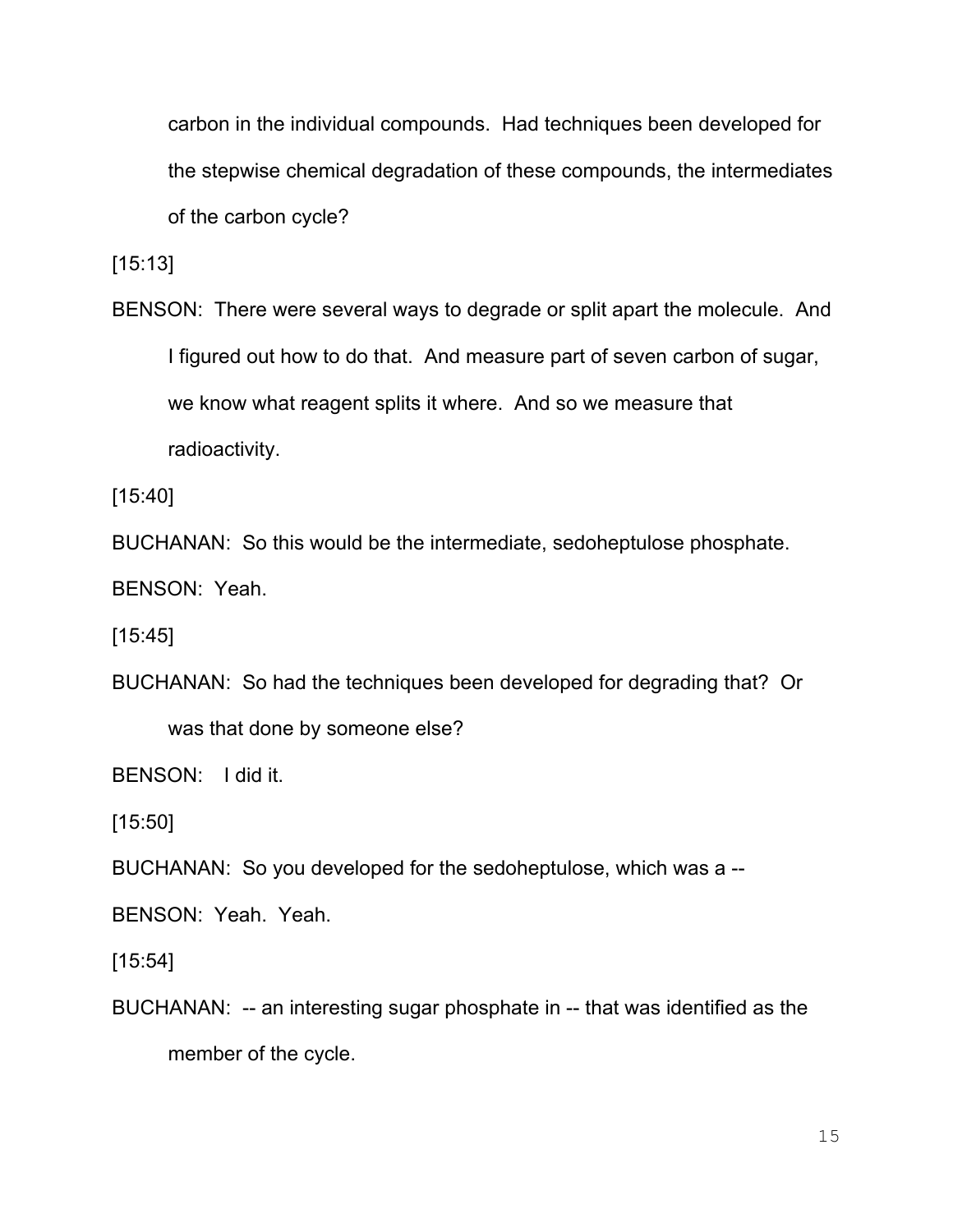[15:59]

BENSON: Al Bassham did a very good job of doing it. He was a graduate student in our department. He was getting his PhD.

[16:10]

BUCHANAN: So the sedoheptulose phosphate intermediate, that work was

done with you and Al Bassham, the degradation of that sugar phosphate -- BENSON: Yeah.

[16:18]

BUCHANAN: -- Which was a pivotal --

BENSON: Of the sugar, not the sugar phosphate. We took the phosphate off.

[16:26]

BUCHANAN: How did you proceed once you had identified the sugar phosphate on the chromatogram, how did you proceed to degrade the compound to show where the label was?

[16:36]

BENSON: We removed the phosphate and then oxidized it with periodate or

lead tetraacetate. And it cut the molecule apart at predictable places.

[16:49]

BUCHANAN: How did you remove the phosphate?

BENSON: By a phosphatase.

BUCHANAN: I read that you used Polidase --

BENSON: Yeah.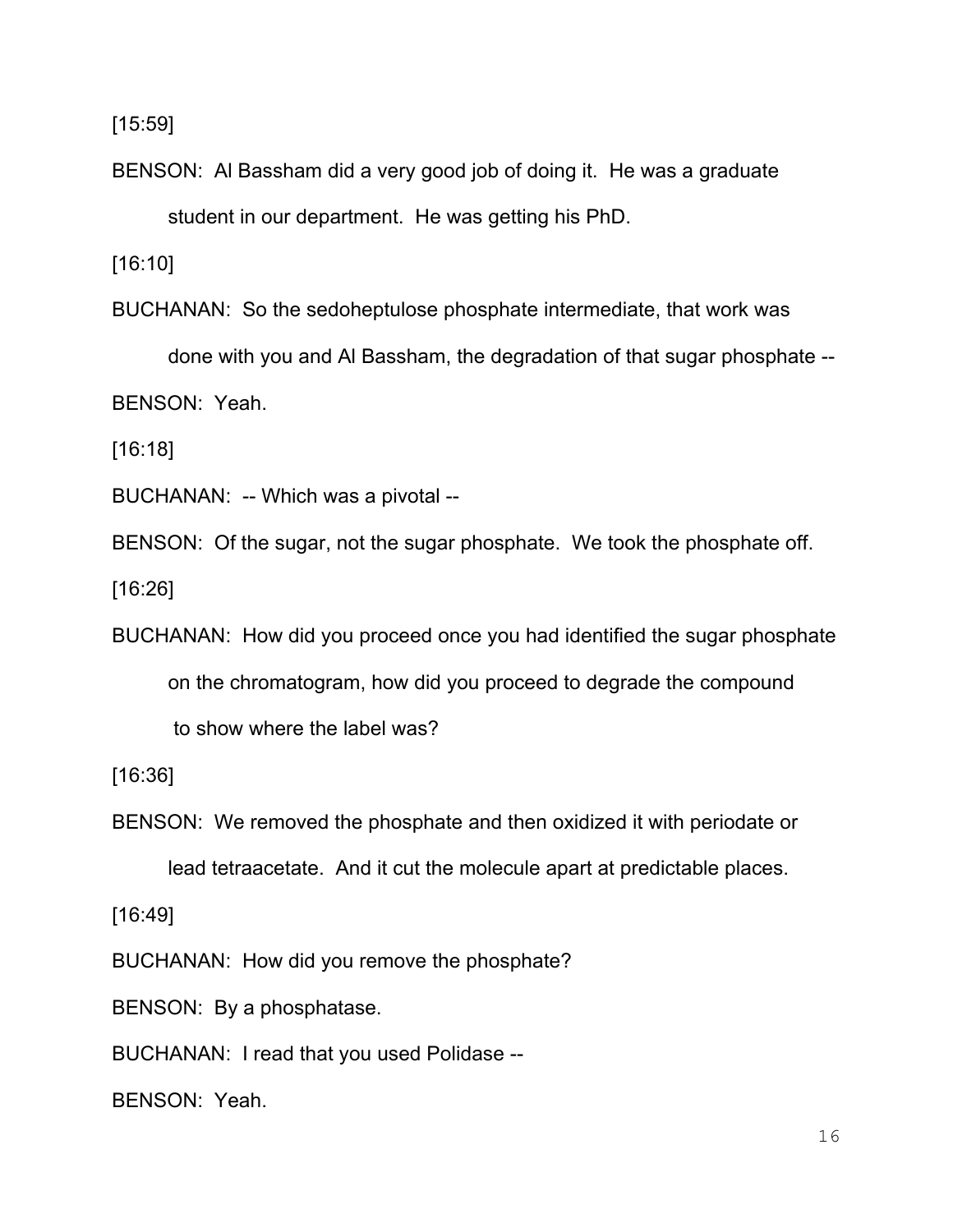[16:57]

BUCHANAN: -- and treated the sugar phosphates with Polidase. And then once the phosphate was removed, you could degrade --

BENSON: Group by group.

[17:05]

BUCHANAN: Group by group. And this enabled you to show where the label had moved from the beginning. Andy, one of your great achievements was the discovery of ribulose-1, 5-diphosphate. This finding provided the missing link in the cycle. It was possible to put many years of experiments together and to formulate the Calvin-Benson cycle as we know it. How did you discover this metabolite that was new to biology?

[17:34]

BENSON: I had studied carbohydrate chemistry with Carl Niemann for getting my PhD at Cal Tech. I knew how to take things apart and identify the pieces.

[17:52]

BUCHANAN: What conditions did you use to accumulate the sugar phosphate in the alga?

[17:56]

BENSON: Oh. The thing is to just don't give them any carbon dioxide. And they keep making the compound, looking for some carbon dioxide to react with.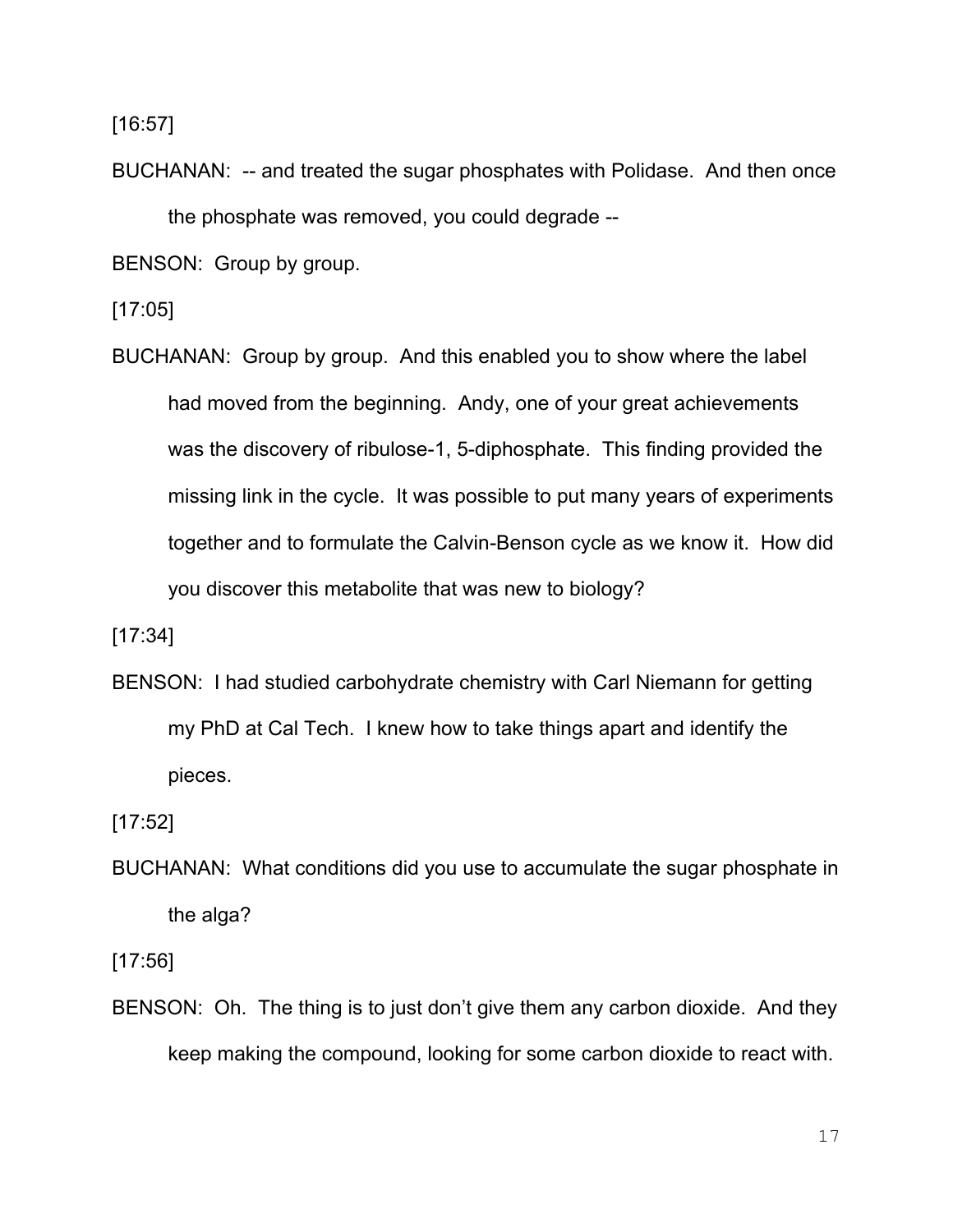[18:09]

BUCHANAN: So this was the brilliant introduction, to deprive the cells of carbon dioxide, so the acceptor for the carbon dioxide accumulated in sufficient amounts to identify it.

BENSON: Yeah.

[18:20]

BUCHANAN: And then you followed the usual procedure that you worked out. Making such a discovery's rare. Can you let young scientists know how you felt once you realized the significance of this result?

[18:32]

BENSON: Didn't bother me one bit. Because I just did -- I wasn't surprised.

[18:38]

BUCHANAN: So you moved on.

BENSON: Yeah. (laughs) There was plenty else to do.

[18:43]

BUCHANAN: Do you consider this your most important discovery?

[18:47]

BENSON: Oh, I -- I think so, finding ribulose diphosphate.

[18:53]

BUCHANAN: For those people who may not know, ribulose diphosphate, the name was later changed to ribulose-1, 5-bisphosphate. I learned the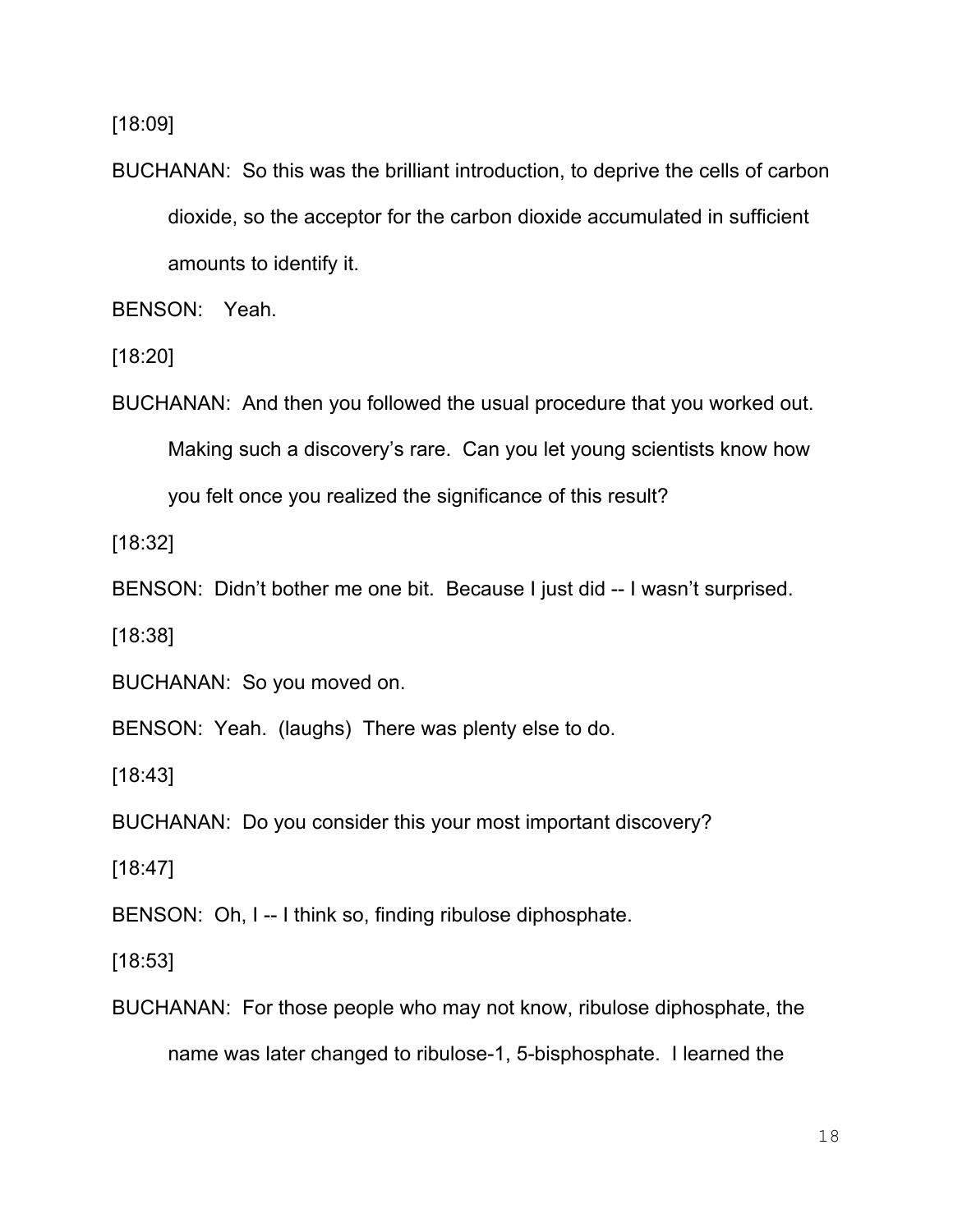ribulose 1,5-diphosphate. But now textbooks often call it 1,5 bisphosphate.

[19:06]

BENSON: That means the phosphate is on both ends.

[19:09]

BUCHANAN: This important discovery of ribulose 1,5-diphosphate or -bisphosphate, did Calvin appreciate your success?

[19:17]

BENSON: He didn't realize what it was for a while.

[19:20]

BUCHANAN: You published this work as a short paper, in which you were the sole author. Calvin's name was on almost all papers from his research group but it was not on this paper. Why not?

[19:32]

BENSON: Because he -- he had a heart attack and he was, the next year or more in Norway recovering.

[19:42]

BUCHANAN: So he had the heart attack in Berkeley and went to Norway.

[19:45]

BENSON: Because his wife's mother was Norwegian. And they went to live in Norway.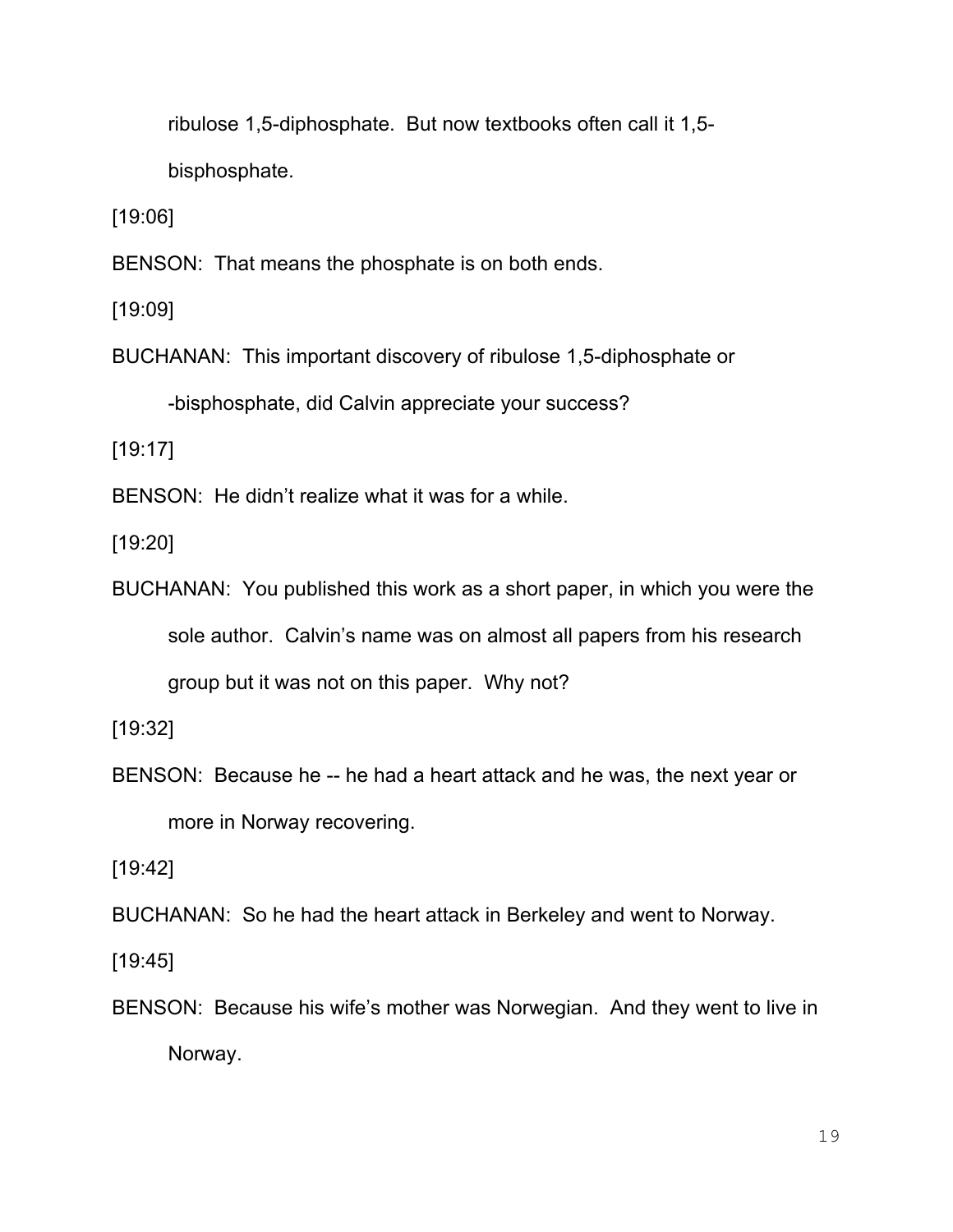[19:54]

BUCHANAN: But while he was away, you finalized this ribulose diphosphate

work and wrote the paper and sent it off.

[20:01]

BENSON: Yeah.

[20:02]

BUCHANAN: But I assume you sent the paper to him also.

BENSON: Yeah.

[20:05]

BUCHANAN: But he chose not to put his name on it. Calvin certainly knew about the paper but, as far as I know, he rarely cited it. Do you understand that?

[20:18]

BENSON: No. But I'm not surprised.

[20:22]

BUCHANAN: Let's now discuss the development of the cycle. I'd like to know your thoughts about how the concept of the photosynthetic carbon cycle was developed.

[20:32]

BENSON: Well, Calvin was a "cycle maniac." He -- everything -- every reaction that he studied, he tried to make a cycle out of it.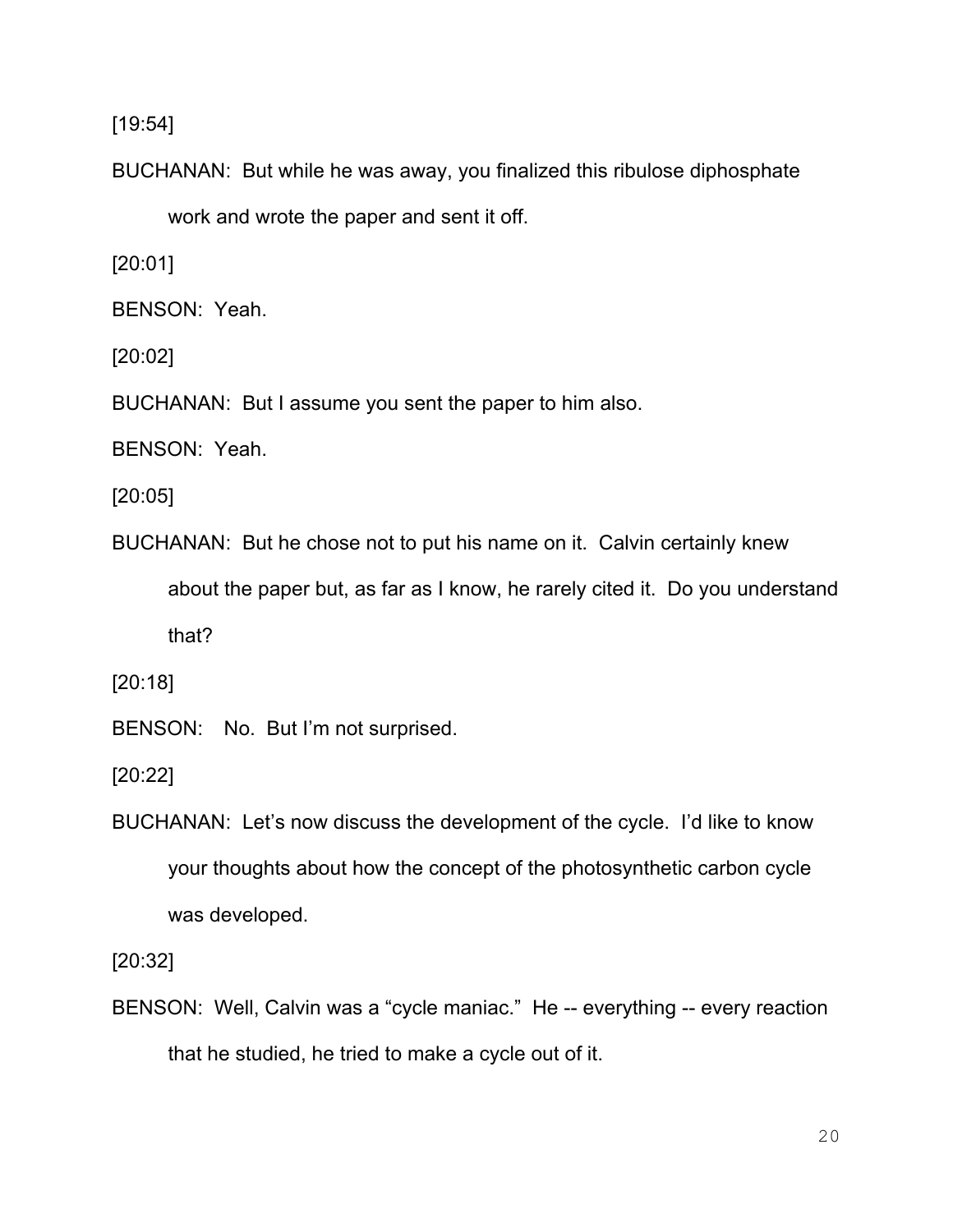[20:44]

BUCHANAN: You made the point that Calvin was, one might say, obsessed with cycles. What was the basis for this obsession?

BENSON: (laughs) I never worried about it.

BUCHANAN: (laughs)

[20:56]

BENSON: But that's what he -- He thought there should be a cycle, so the product would be reconvertible to the acceptor again.

[21:07]

BUCHANAN: So that turned out to be correct.

BENSON: Yeah.

[21:09]

BUCHANAN: It was a cycle. Because at the time, for many years, it was

thought that carbon dioxide was converted directly to a reduced form of

carbon --

BENSON: Yeah.

[21:18]

BUCHANAN: -- Warburg's hypothesis.

BENSON: Yeah.

[21:21]

BUCHANAN: But the cycle showed that this was not correct, by any means. So

Calvin did -- a main contribution was the concept of the cycle.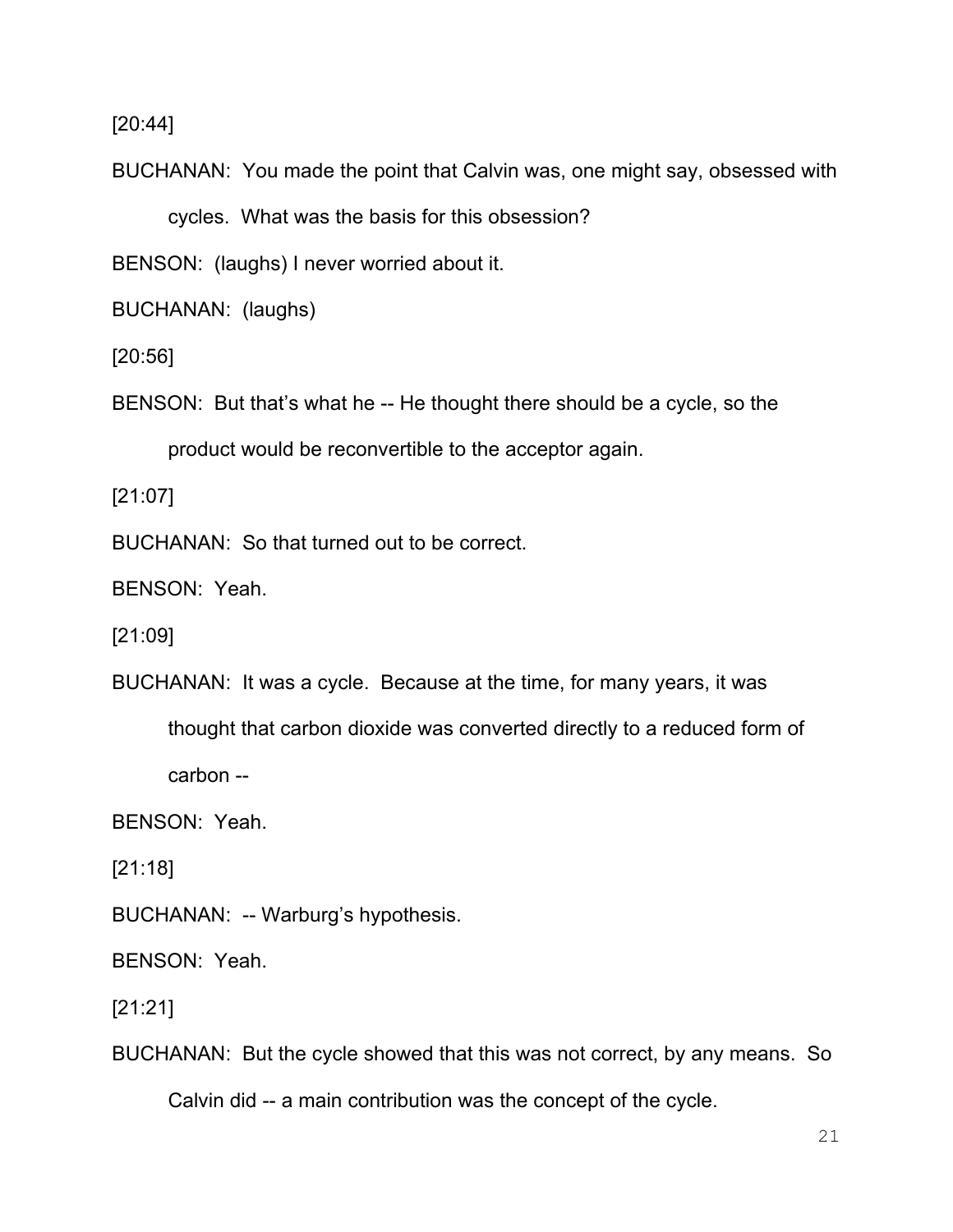[21:29]

BENSON: So anytime you've got a compound that reacts with carbon dioxide, enzymatically, and it splits in half to make two C-3 pieces -- which are exactly the same as the first product that you observe giving a plant carbon dioxide.

[21:50]

BUCHANAN: And so this product was 3-phosphoglyceric acid. And it had been observed for many years. But it was not known how it was formed until you found ribulose 1,5-diphosphate.

BENSON: Yeah, yeah. That's right.

[22:02]

BUCHANAN: Calvin didn't recognize that the ribulose-1, 5-diphosphate made the whole cycle.

[22:07]

BENSON: No, I don't think he realized that for a long time.

[22:10]

BUCHANAN: Even though -- I think you said -- he had "cyclitis."

BENSON: Yeah.

[22:14]

BUCHANAN: He somehow didn't recognize this. Which members of the photosynthesis research group at Berkeley made the most important contributions in elucidating the carbon cycle besides you and Calvin?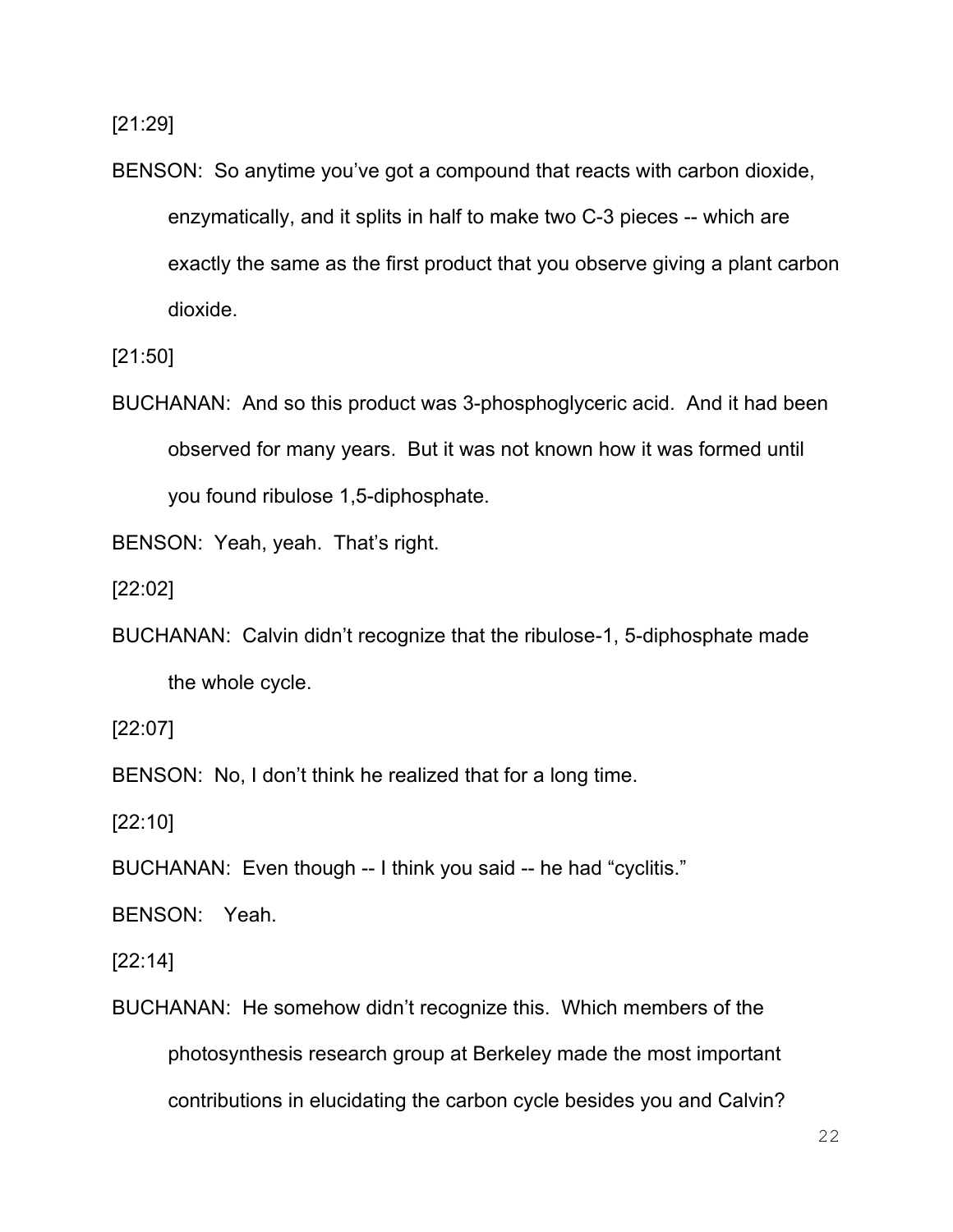[22:28]

BENSON: Oh, Al Bassham, by a long shot. He wrote a great many papers on the various reactions and interactions which occurred. And they were good papers, but not novel.

[22:43]

BUCHANAN: Not novel. The next area is a very interesting one, I think, the thioctic acid theory. At one point, Calvin visualized that a recently discovered coenzyme, thioctic acid or lipoic acid, could explain photosynthesis. Thioctic acid in its oxidized state has a disulfide bond.

BENSON: Yeah.

[23:04]

BUCHANAN: Calvin predicted that, in the splitting of water in photosynthesis, hydrogen would be used to reduce one sulfur atom and the other sulfur atom would be oxidized to the -SOH state.

BENSON: Yes, that's right.

[23:19]

BUCHANAN: And then the reduced sulfur atom would give rise to reduced pyridine nucleotides and the oxidized sulfur atom would give rise to oxygen. But many people in his laboratory tried to prove this theory. I think Clint Fuller was one of the ones. But you worked on it, as well. What was your conclusion after --?

23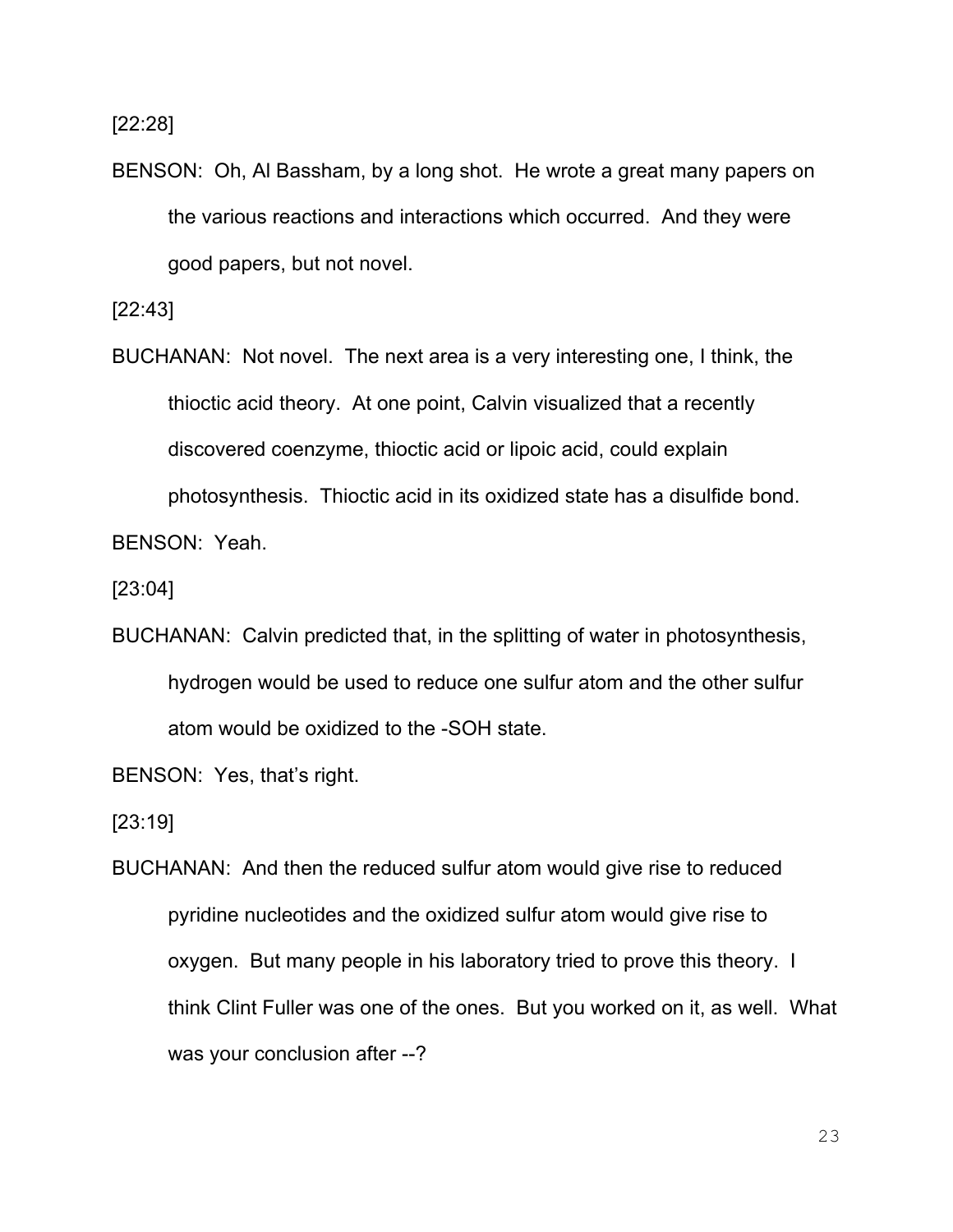[23:43]

BENSON: My conclusion was that it's impossible. Because I added radioactive sulfur to the system and it gave one product, which we called a sulfolipid. [23:59]

BUCHANAN: But so this influenced your later work in which you discovered sulfur lipids.

BENSON: Yeah.

[24:04]

BUCHANAN: But Calvin was really enamored with the theory and spoke about it widely, in his usual persuasive style, I assume. For example, he gave the keynote address at the Thioctic Acid Conference in Naples, Italy, in 1955. Was his theory recognized by the scientific community?

BENSON: Yeah, I think, for a while.

[24:25]

BUCHANAN: Now let's go to the time you left Berkeley. You left Calvin's laboratory after the evidence for formulating the photosynthetic carbon cycle was complete. Under what conditions did you leave Berkeley?

[24:38]

BENSON: He said it was time to get out of here, "time to go," as he said.

[24:44]

BUCHANAN: So Calvin released you.

24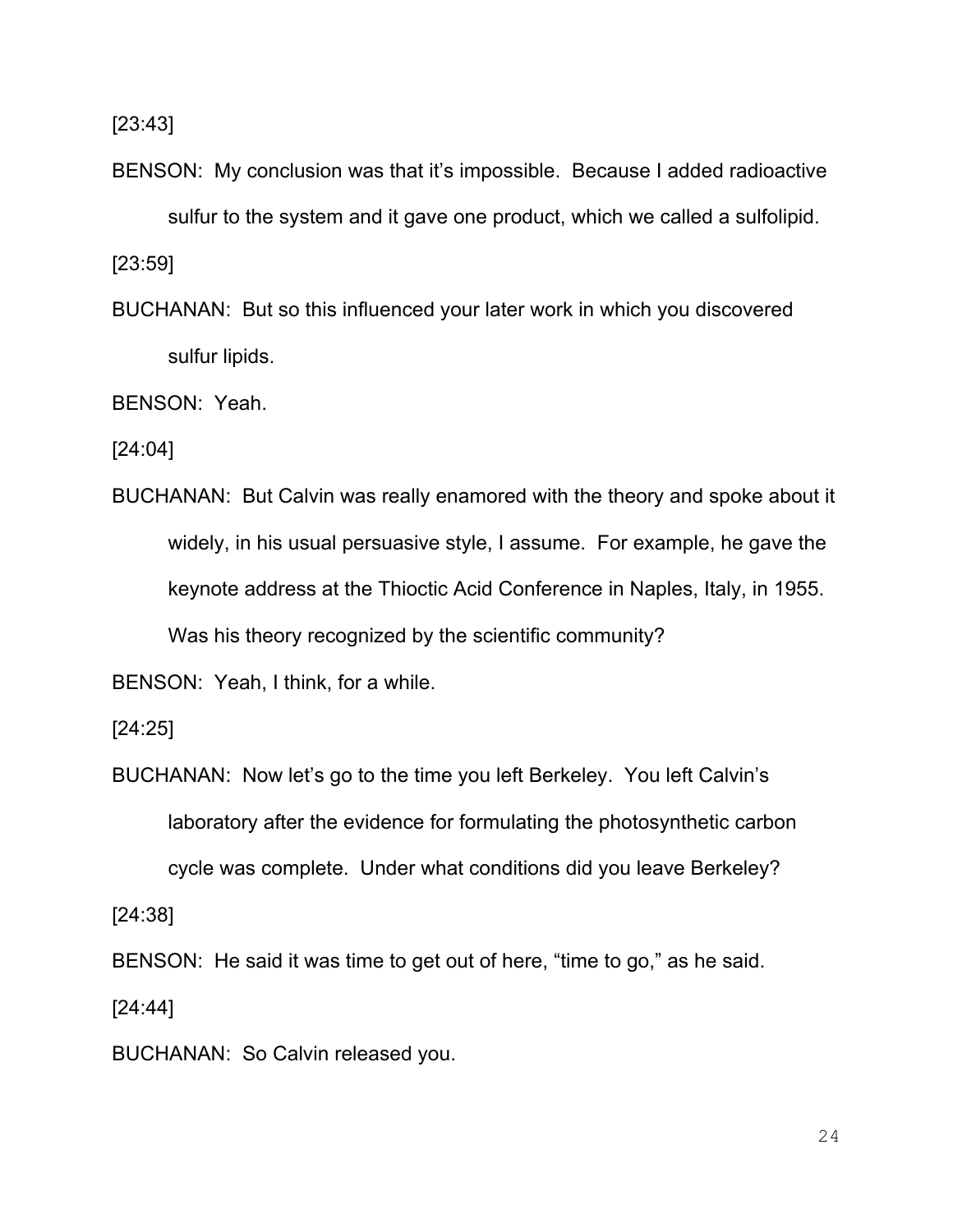[24:46]

BENSON: Released? I wasn't getting anything for it.

[24:51]

BUCHANAN: So, would you use the word "fired?"

[24:54]

BENSON: Yeah.

[24:56]

BUCHANAN: Did you have a job waiting for you?

[24:59]

BENSON: No! So I -- I called my brother-in-law at Penn State. And he called the head of the department -- say, "Sure! Have him come over. We'll do everything for him." So there I was. So I had very good graduate students at Penn State.

[25:19]

BUCHANAN: And what did you accomplish at Penn State? What was your major work?

[25:24]

BENSON: Well, I discovered phosphatidylglycerol for one thing.

BUCHANAN: In plants.

BENSON: Yeah.

[25:30]

BUCHANAN: And the sulfur lipids.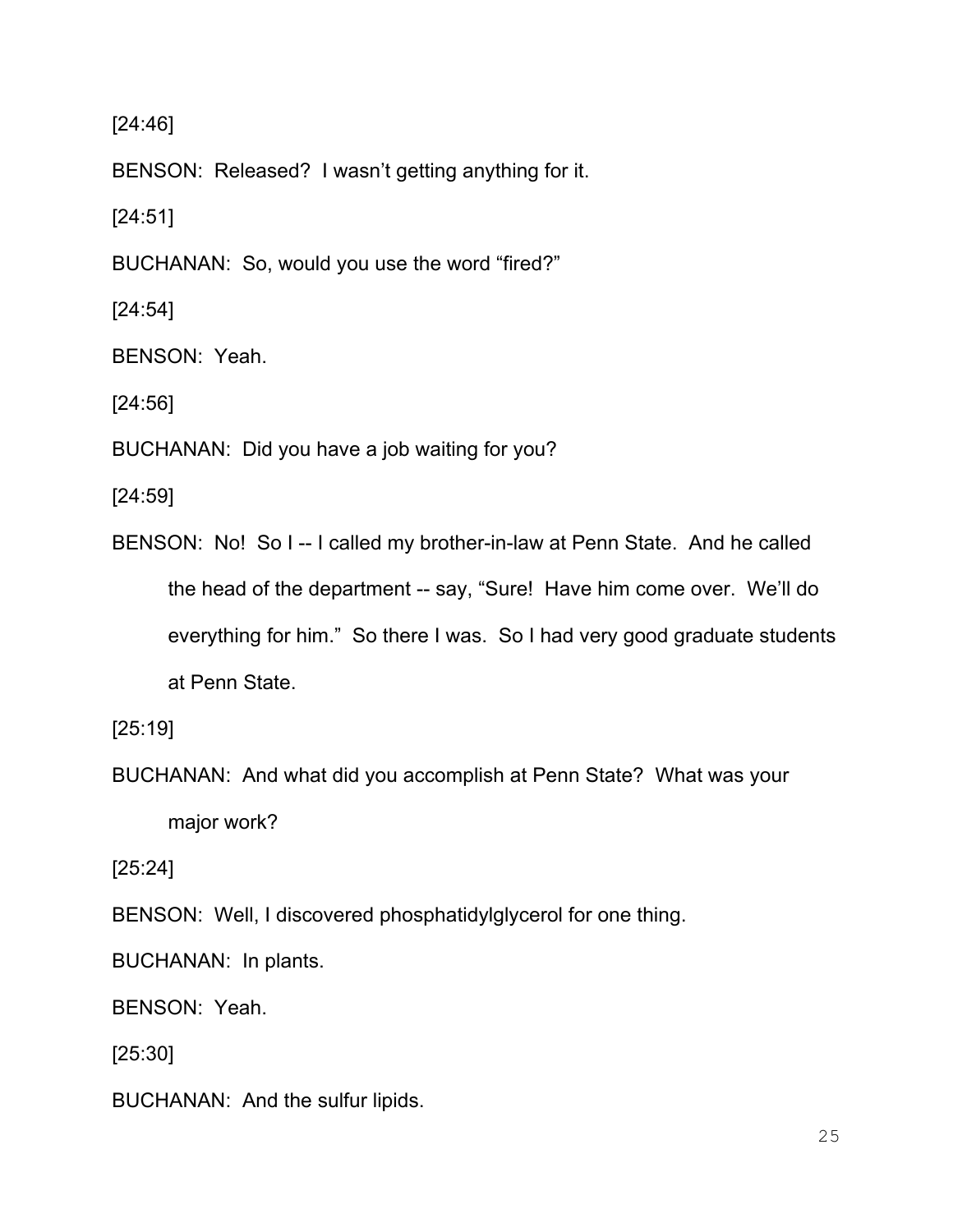## [25:33]

BENSON: And sulfonic acid. Nobody ever heard of a sulfonic acid in natural compounds. But I invented that.

[25:45]

BUCHANAN: So these were pioneering contributions as well. You mentioned to me once that Calvin had a remarkable memory.

[25:52]

BENSON: Yeah, he did. When we were publishing a paper, he would march around the table and just dictate the paper to Marilyn who was an excellent secretary.

[26:11]

BUCHANAN: Calvin was known for his organization and management skills. Were these skills apparent in the way he ran his research group?

[26:17]

BENSON: Yeah -- wasn't apparent but actually it was the case. And the real manager of Melvin Calvin was his secretary, who was brilliant. And she kept him communicating with chemists all over the world. Calvin would start lecturing as if he didn't know anything. And then he would increase in volume and -- and everything, where he explained everything. (laughs) And that was a masterful job.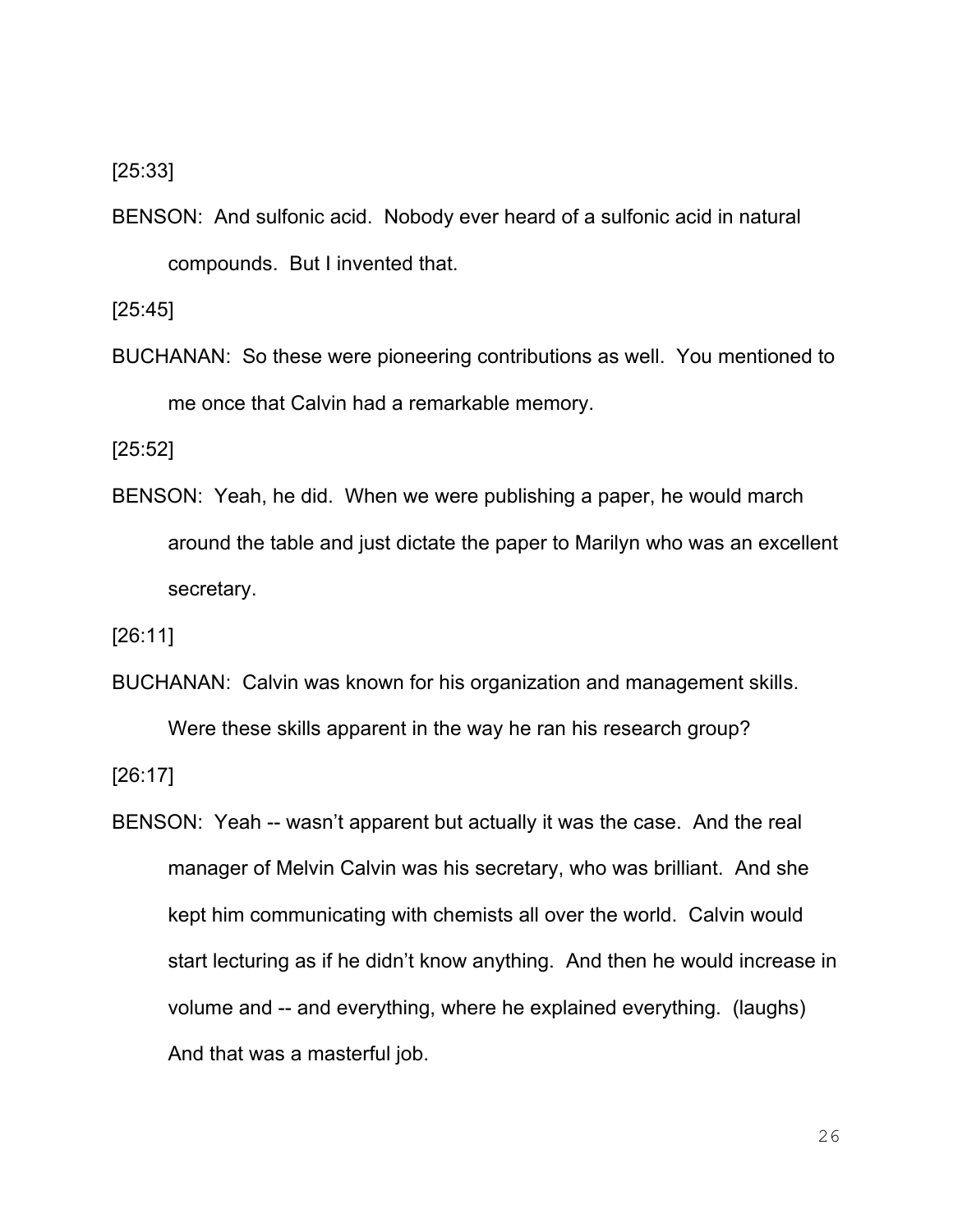[26:56]

BUCHANAN: Did you and Calvin remain on friendly terms after you left his group?

[26:59]

BENSON: We never were on unfriendly terms but would -- I just sort of put up with it.

[27:06]

BUCHANAN: Now let's talk about life in Calvin's laboratory on a day-to-day basis. What was a typical day in the laboratory like?

[27:14]

BENSON: Well, at 8:00, there was Melvin Calvin in his business suit, with

"What's new?" Because we'd been working all night, running

chromatograms and treating them. Usually we didn't tell him everything.

Because sometimes we didn't have much news and then we could tell him.

[27:34]

BUCHANAN: So you would save something --

BENSON: Yeah.

[27:37]

BUCHANAN: -- in the bank, so to speak. What took place in the Friday morning group meetings?

27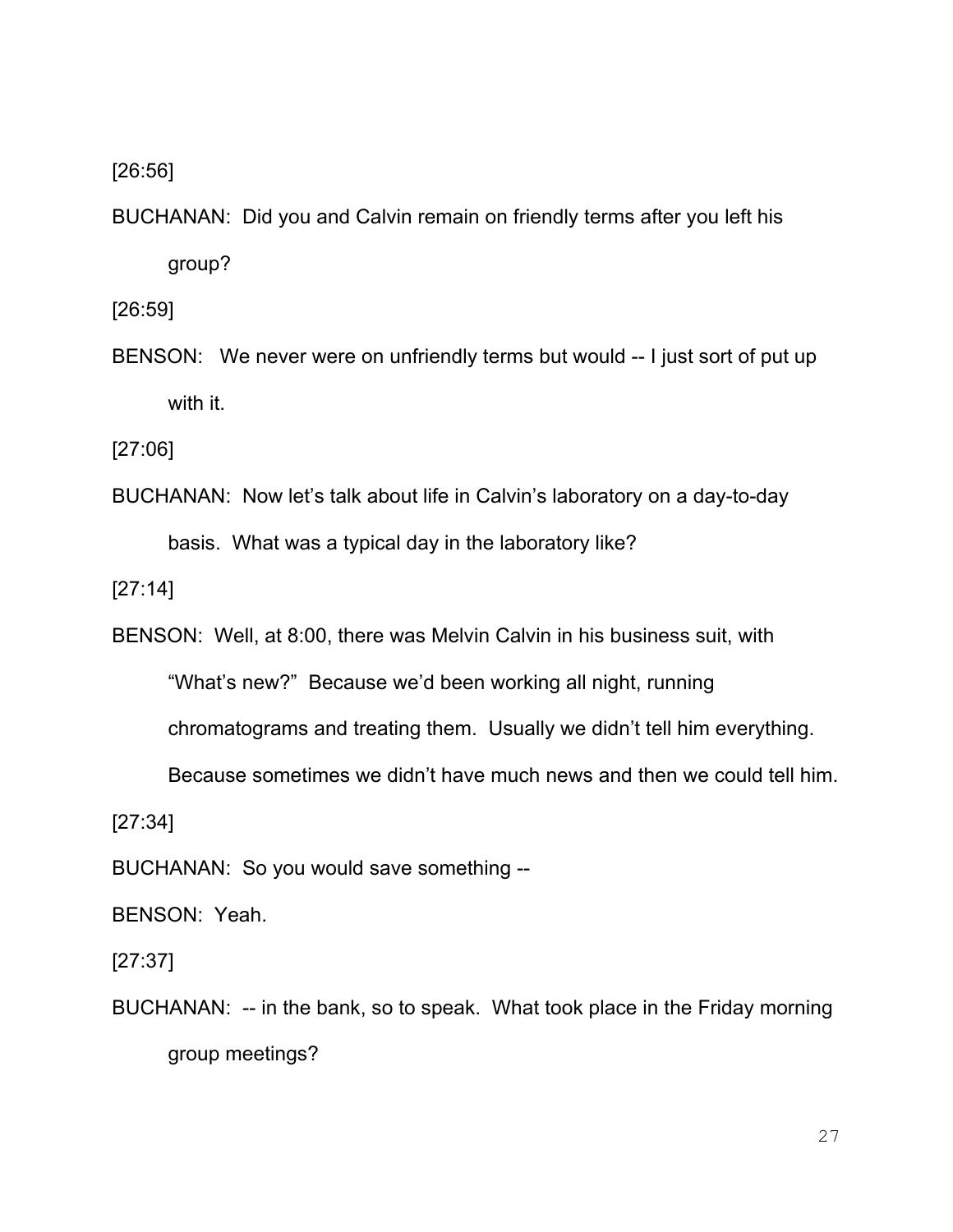[27:41]

BENSON: Oh, they were pretty effective. But the interactions between the individuals didn't amount to too much. That's my opinion.

[27:54]

BUCHANAN: What role did Marilyn Taylor, Calvin's secretary for more than 50 years, play in the workings of the laboratory?

[27:59]

BENSON: Oh, she was fantastic! She organized his travel and everything. She wrote all the letters about where he's going and so forth.

[28:10]

BUCHANAN: What was the most important lesson you learned from working with Calvin?

[28:15]

BENSON: To go someplace else. Because I knew about so many other things and an awful lot more about carbohydrate chemistry than he knew. So, I figured I could deal with any kind of problem.

[28:39]

BUCHANAN: In hindsight, was the time you spent with Calvin helpful in your research after you left his laboratory?

[28:45]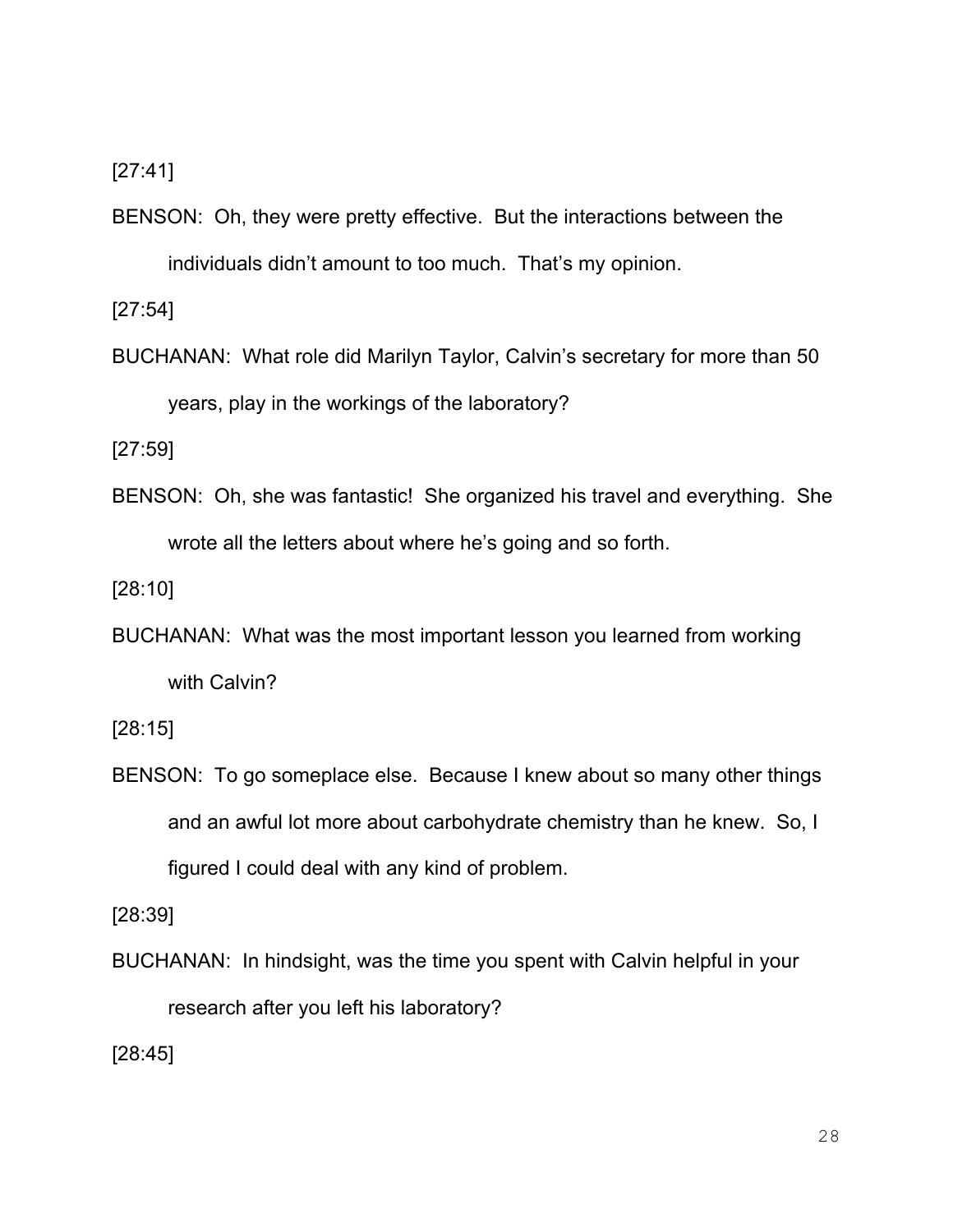BENSON: Was it helpful after I left? Not especially. But there was about 20 papers published by Calvin and Benson or Benson and Calvin. So.

[28:59]

BUCHANAN: A very productive time. I'd now like to move to certain events that took place after you left Berkeley. Quite some time after your departure, Calvin started work on what is now known as biofuels or bioenergy. What is your impression of his work in this area?

[29:16]

BENSON: I thought it was all nonsense, so I didn't bother with it. He went around the world looking at plants that grew real fast. Any plant grows real fast in the tropics.

[29:31]

BUCHANAN: But you thought that it didn't lead to anything lasting. BENSON: No.

[29:36]

BUCHANAN: As is sometimes the case with important research findings, contributions by key individuals are not uniformly recognized. Many believe this was true of the photosynthesis carbon work for which Calvin received a Nobel Prize in 1961 and you were overlooked. Could you tell us about how you felt when you learned that Calvin received the prize? [29:57]

BENSON: I -- I didn't worry about it.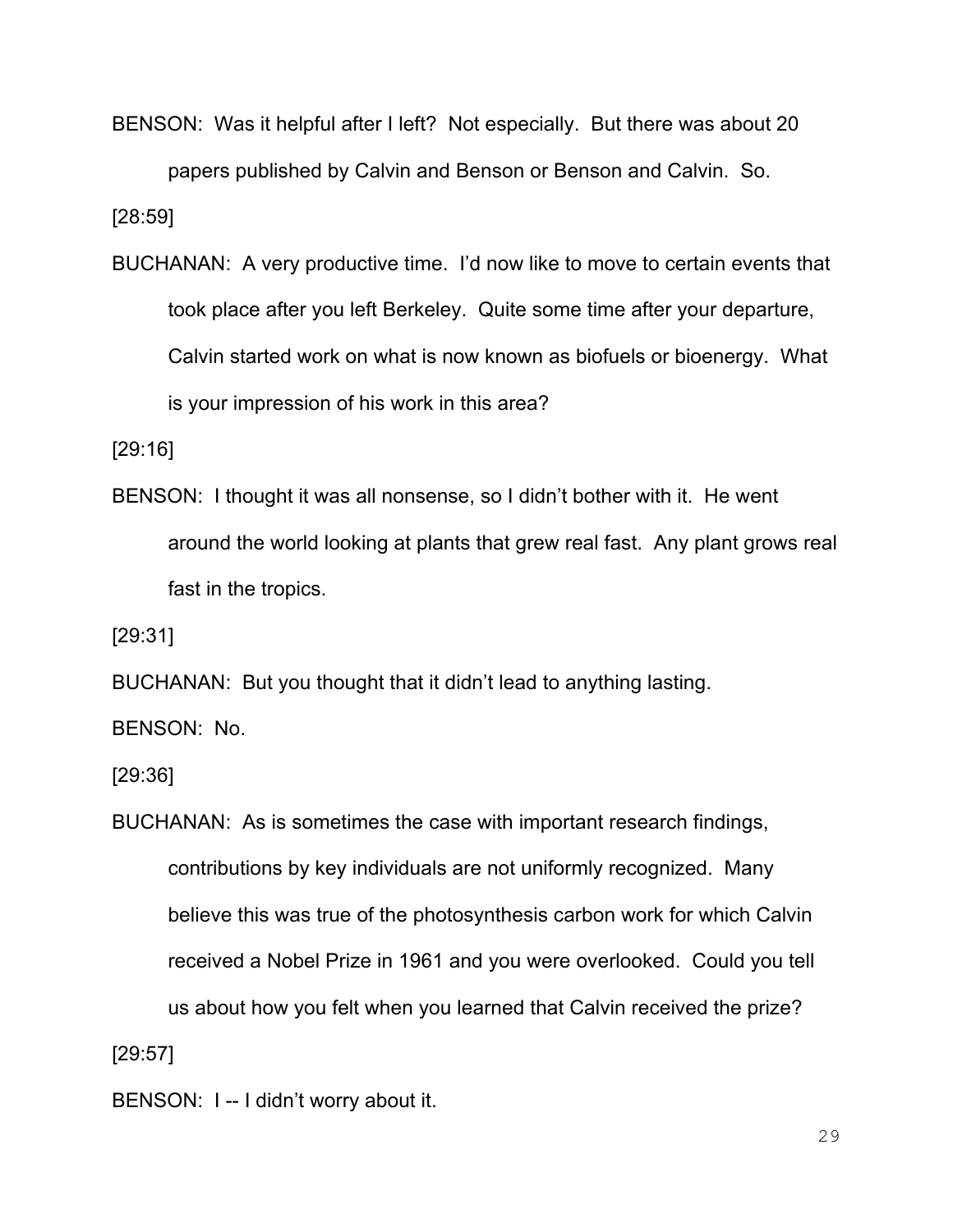[29:59]

BUCHANAN: So, it didn't bother you.

BENSON: No.

[30:02]

BUCHANAN: And you had other problems to work on.

[30:04]

BENSON: Yeah. I visited -- visited him several times after that, with Gerard Mihaud and several other people. And we got along just fine, but not terrific. He published a book, an autobiography, *Following the Trail of Light*, which is a fantastic -- a beautiful title for what it was about. It makes the whole volume about him getting a Nobel Prize, no mention of Benson at all in that book. And he didn't have to do that. He could have done it right. And finally, one of his last publications he mentioned -- Dr. Benson and some graduate students were involved -- but just briefly mentioned.

[31:13]

BUCHANAN: So you will turn 95 in September. Do you believe this attitude of being able to take the big picture and move on in a situation such as the Nobel Prize have contributed to your longevity?

[31:27]

BENSON: No. I just eat cactus every morning.

[31:31]